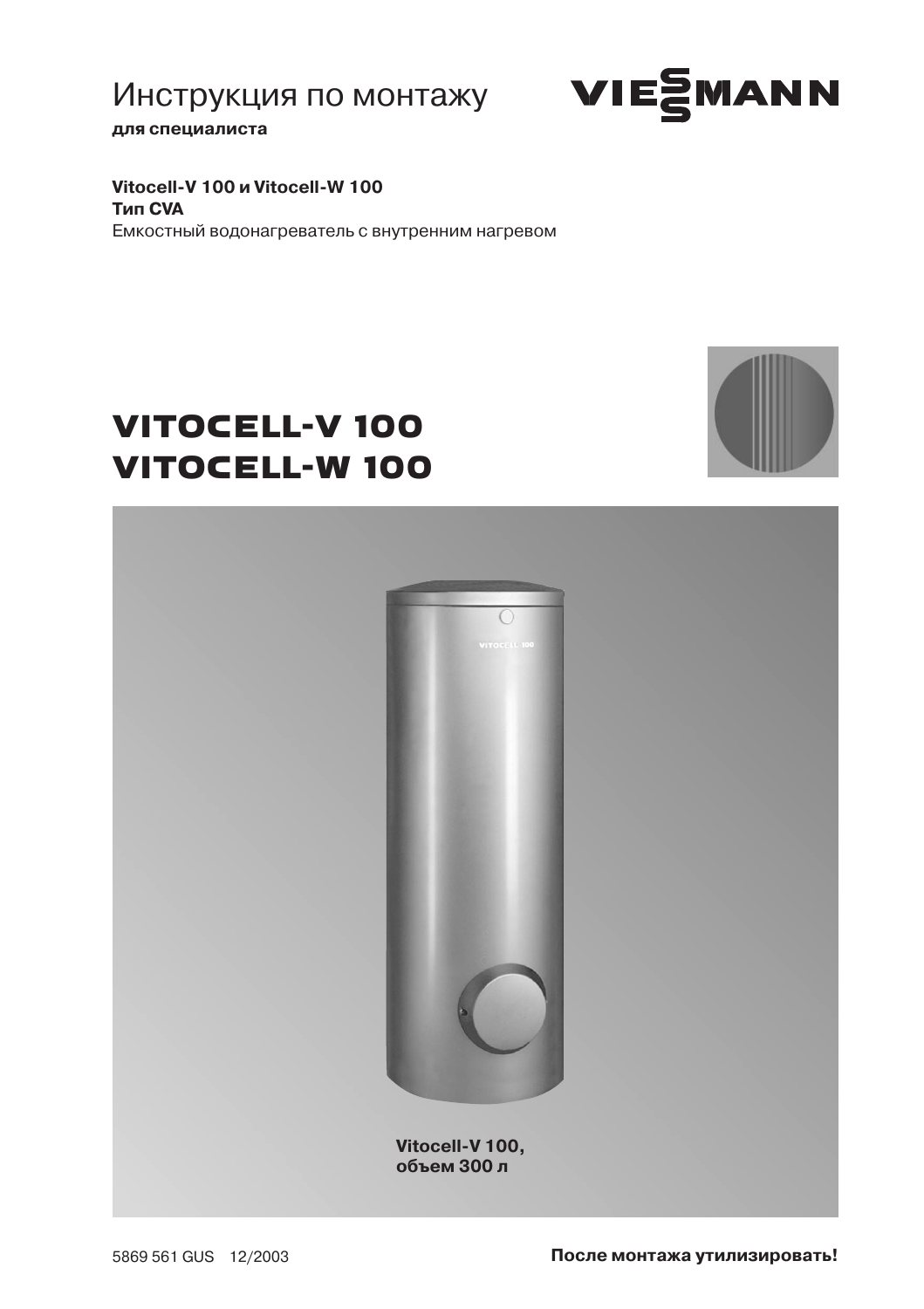#### Указания по технике безопасности



Во избежание опасностей, физического и материального ушерба просим строго придерживаться данных указаний по технике безопасности.

#### Правила техники безопасности

Монтаж, первичный ввод в эксплуатацию, осмотр, техническое обслуживание и ремонт должны выполняться уполномоченным квалифицированным персоналом (фирмой по отопительной технике или монтажной организацией, работающей на договорных началах).

Необходимо придерживаться соответствующих правил техники безопасности по DIN, EN, DVGW, TRGI, TRF и VDE. См. также листок "Правила техники безопасности" в папке "Документация по проектированию Vitotec".

Перед проведением работ на приборе/ отопительной установке их необходимо обесточить (например, вывернув отдельный предохранитель или выключив главный выключатель) и принять меры по предотвращению их повторного включения.

#### ∧ Указание по технике безопасности!

Так выделяется информация, учет которой важен для обеспечения безопасности людей и сохранности материальных ценностей.

∧ Этим знаком выделяется информация, учет которой важен для обеспечения сохранности материальных ценностей.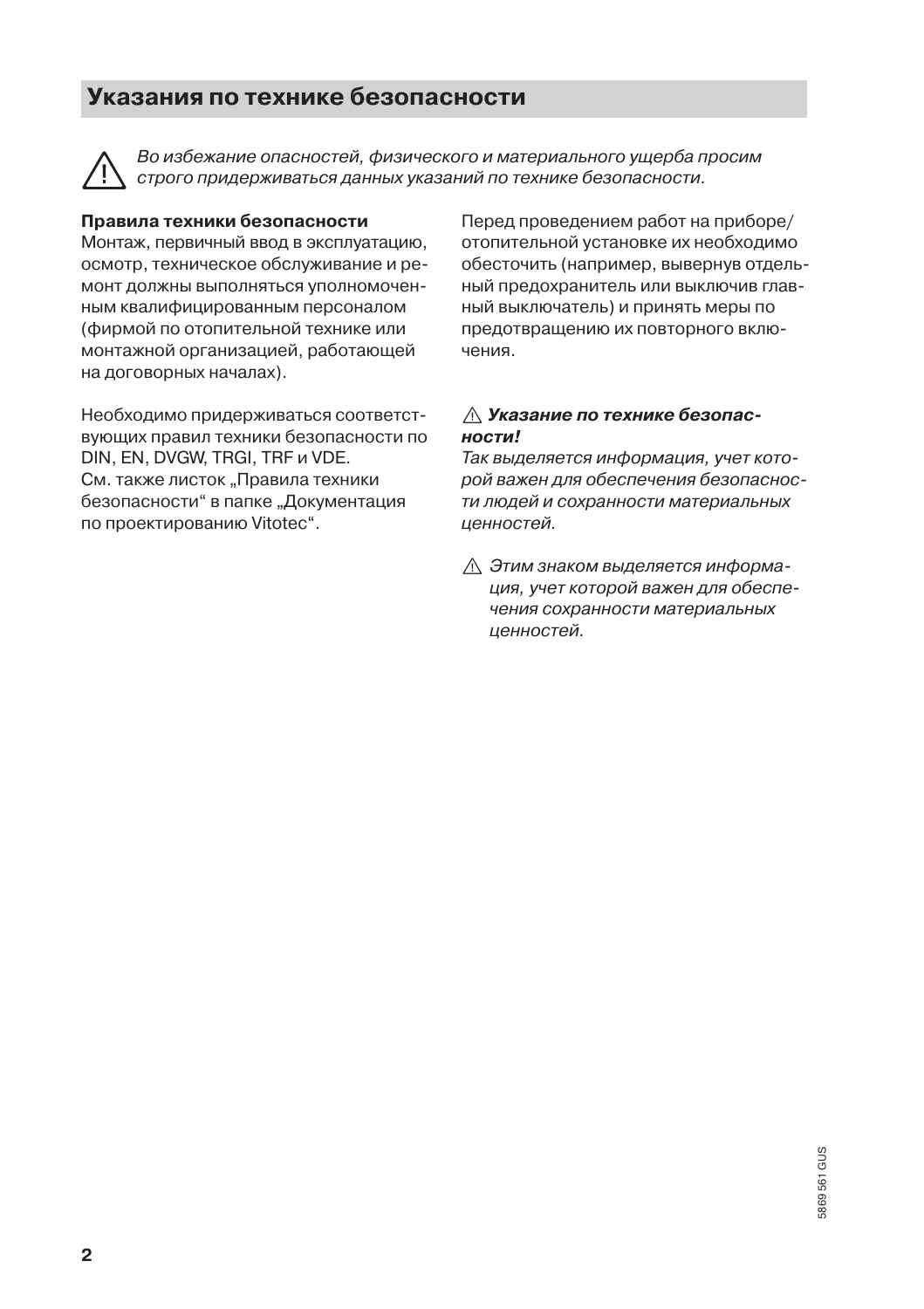## **Оглавление**

|                                                                                                               | UID. |
|---------------------------------------------------------------------------------------------------------------|------|
| Информация об изделии повмощения и полности и при тем и части и части и части и части и части и части и части |      |
|                                                                                                               | 5    |
| Установка емкостного водонагревателя                                                                          |      |
|                                                                                                               | 20   |
|                                                                                                               | 21   |
|                                                                                                               | 23   |
|                                                                                                               | 27   |
| Ввод в эксплуатацию политиками политиками по не в технических политиках и политиках и политиках и по          | 28   |

 $\sim$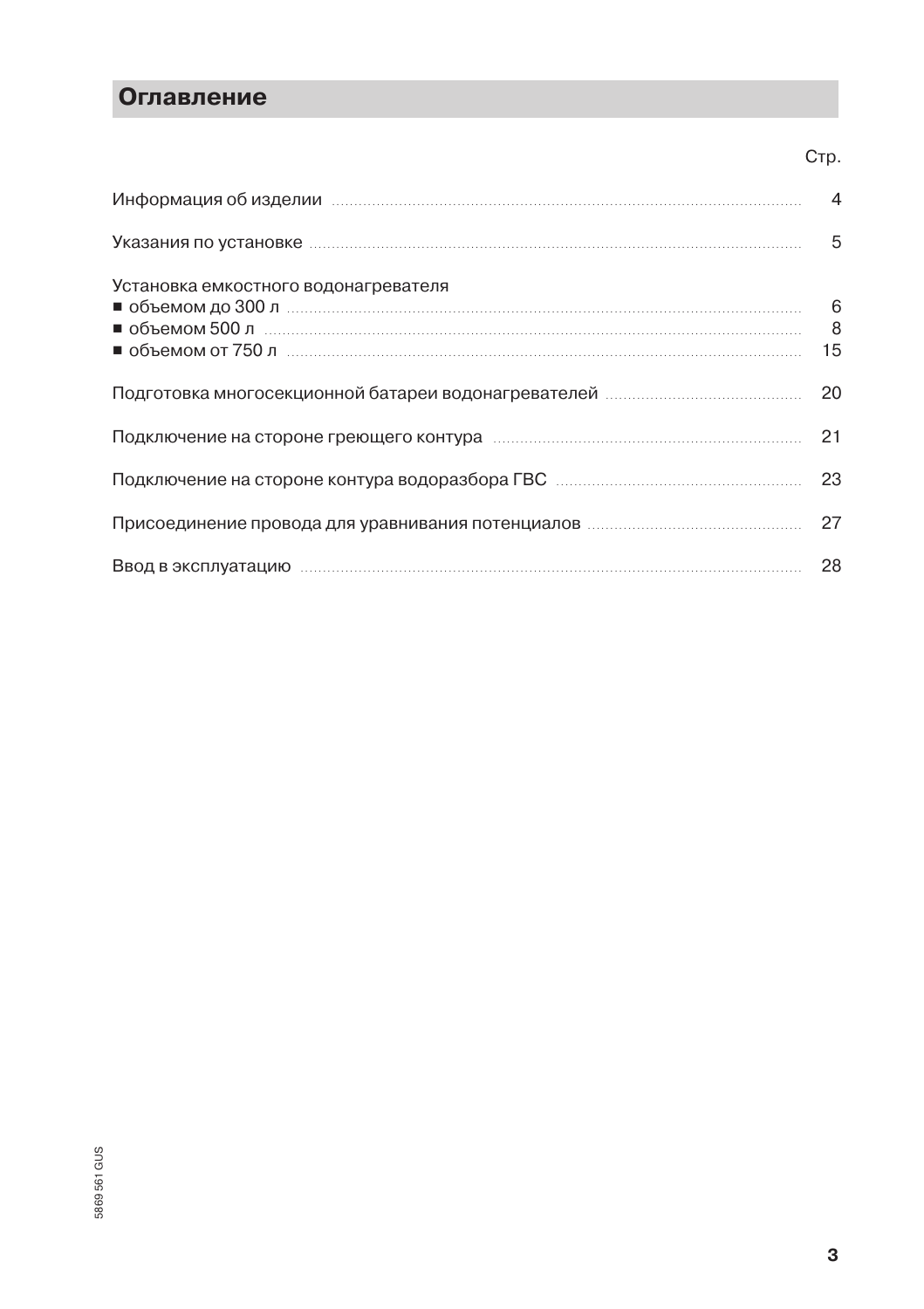#### Информация об изделии

Емкостный водонагреватель с внутренним эмалевым покрытием и внутренним нагревом для приготовления горячей воды в сочетании с водогрейными котлами, газовыми настенными модулями и/или электронагревательной вставкой ЕНО (объем 300 и 500 л).

Емкостные водонагреватели объемом 160, 200, 300, 500, 750 и 1000 л

Пригодны для установок в соответствии с DIN 1988, EN 12828 и DIN 4753.

Емкостные водонагреватели объемом 160 - 500 л Регистрационный номер DIN 0241/01-13 MC

Емкостные водонагреватели объемом от 750 л Подана заявка на регистрационный номер DIN.





**WW VA**  $\overline{z}$  $HV$ d **STS HR**  $KW/E$ 

Объем 750 и 1000 л

- F. Спускной вентиль
- HR. Патрубок обратной магистрали греющего контура
- **HV** Патрубок подающей магистрали греющего контура
- **KW** Патрубок трубопровода холодной воды
- **STS** Датчик температуры емкостного водонагревателя
- **VA** Магниевый электрод пассивной анодной защиты с проводом для соединения с корпусом
- **WW** Патрубок трубопровода горячей воды
- Z Патрубок циркуляционного трубопровода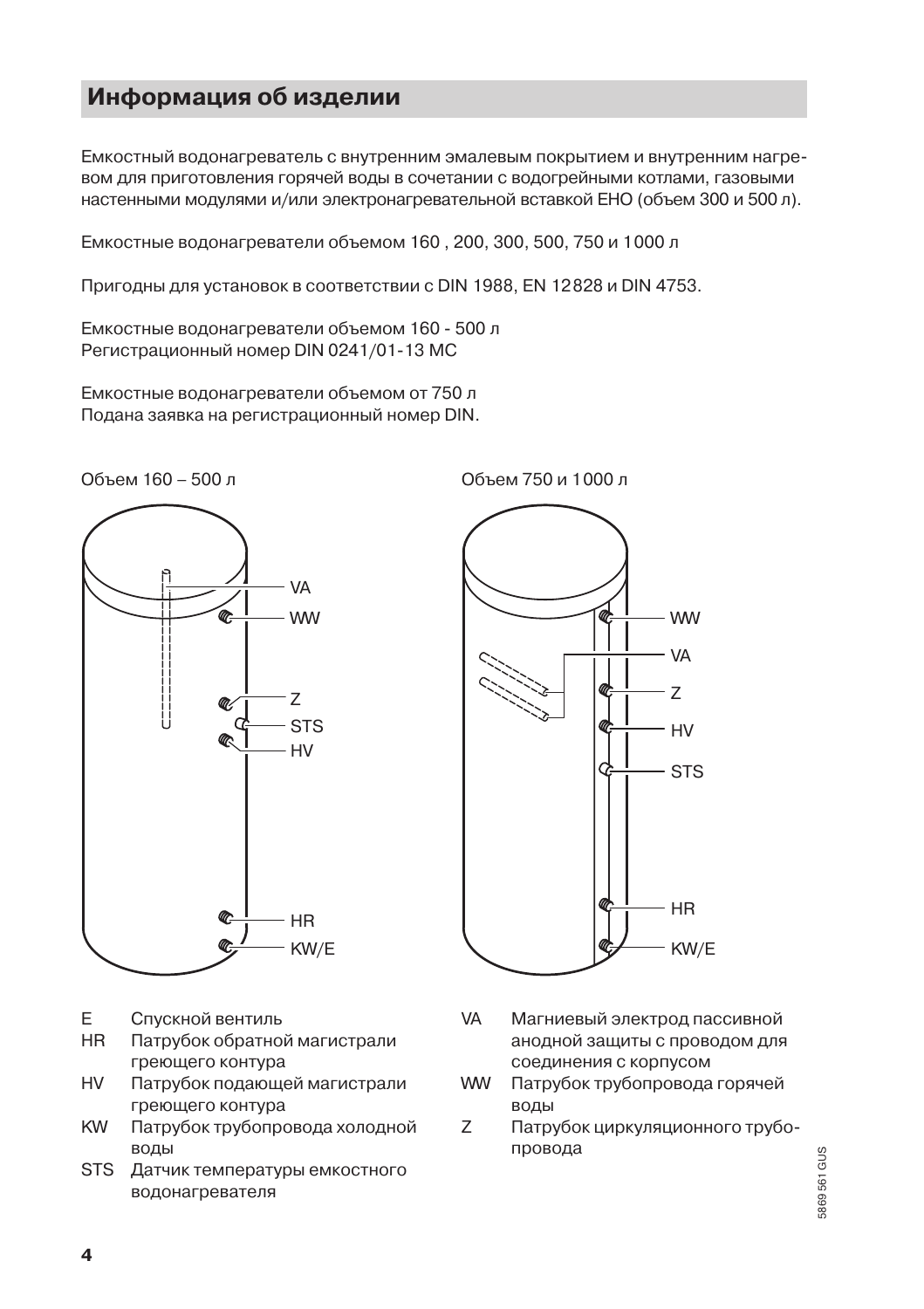#### Указания по установке

- ∧ Установить емкостный водонагреватель в помешении, зашишенном от замерзания и сквозняка. В противном случае, если имеется опасность замерзания, емкостный водонагреватель, выведенный из эксплуатации, необходимо опорожнять.
- Для обслуживания термостатного регулятора (если имеется) водонагреватель необходимо устанавливать на достаточном расстоянии от стены.
- Емкостные водонагреватели объемом 750 и 1000 л: для замены магниевого электрода пассивной анодной зашиты предусмотреть достаточное пространство.
- Выровнять емкостный водонагреватель при помощи регулируемых опор.

#### **Указание!**

Не вывинчивать регулируемые опоры больше, чем на 35 мм общей длины.

#### Установка емкостных водонагревателей объемом 300 и 500 л с электронагревательной вставкой





См. Инструкцию по монтажу электронагревательной вставки ЕНО.

Соблюдать минимальное расстояние между водонагревателем и стеной.

**<u>∧</u> Если используется ввертный радиа**тор третьих фирм, то он должен иметь необогреваемый участок длиной не менее 100 мм.

Ввертный радиатор должен отвечать требованиям эмалированных емкостных водонагревателей.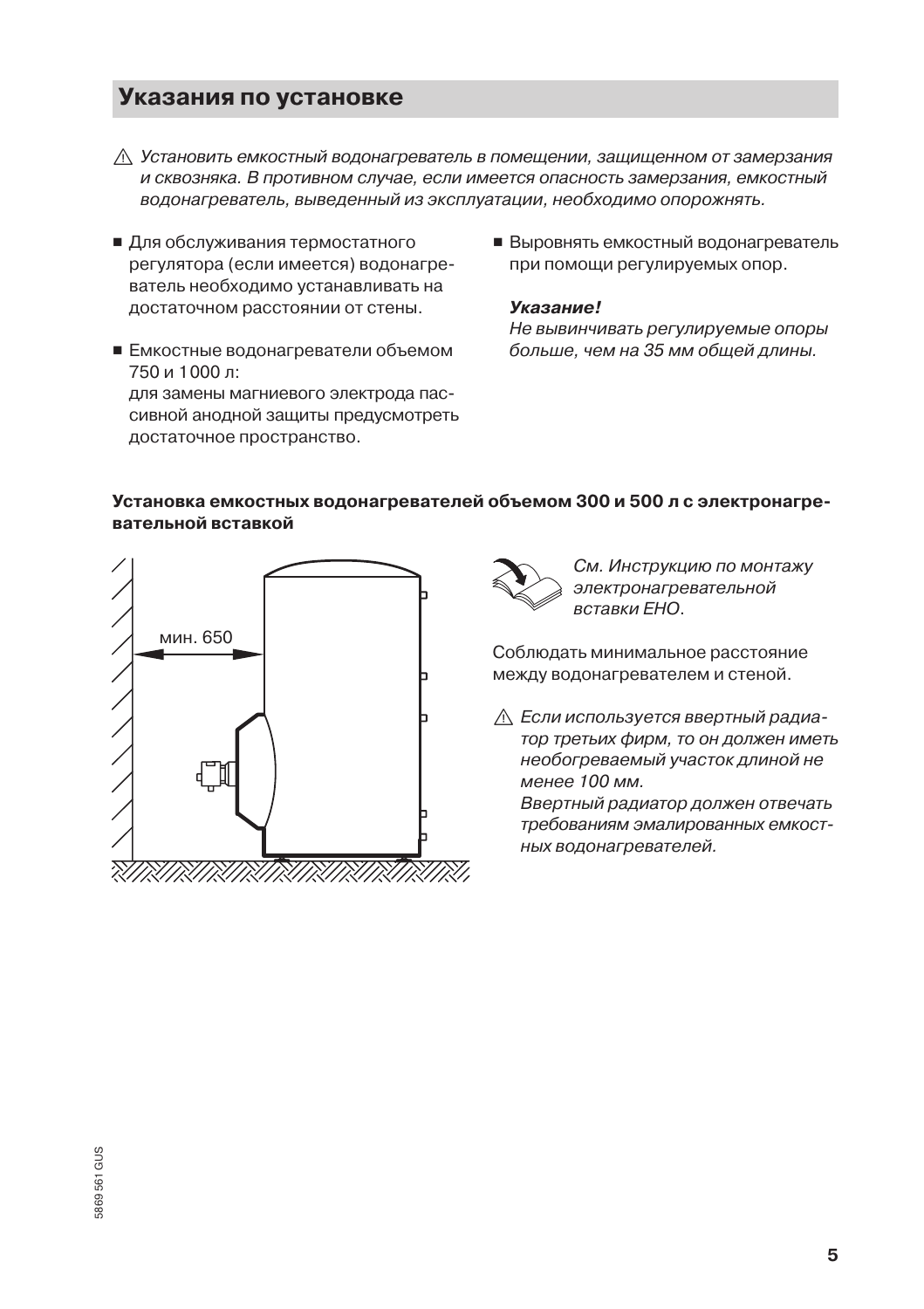#### ∧ Указание по технике безопасности!

—<br>Не допускать контакта теплоизоляции с открытым пламенем. Соблюдать осторожность при проведении паяльных и сварочных работ.

#### Установить датчик температуры емкостного водонагревателя и чувствительный элемент термометра (если есть)

- Для водонагревателей объемом 300 л крепление датчика находится в отдельной упаковке декоративной крышки.
- Закрепить датчик снаружи на прижимной пружине крепления датчика (но не в канавке) таким образом, чтобы он спереди был вровень с пружиной.
- Не обматывать датчик изолентой.
- До упора ввести крепление с датчиком в погружную гильзу.

![](_page_5_Figure_8.jpeg)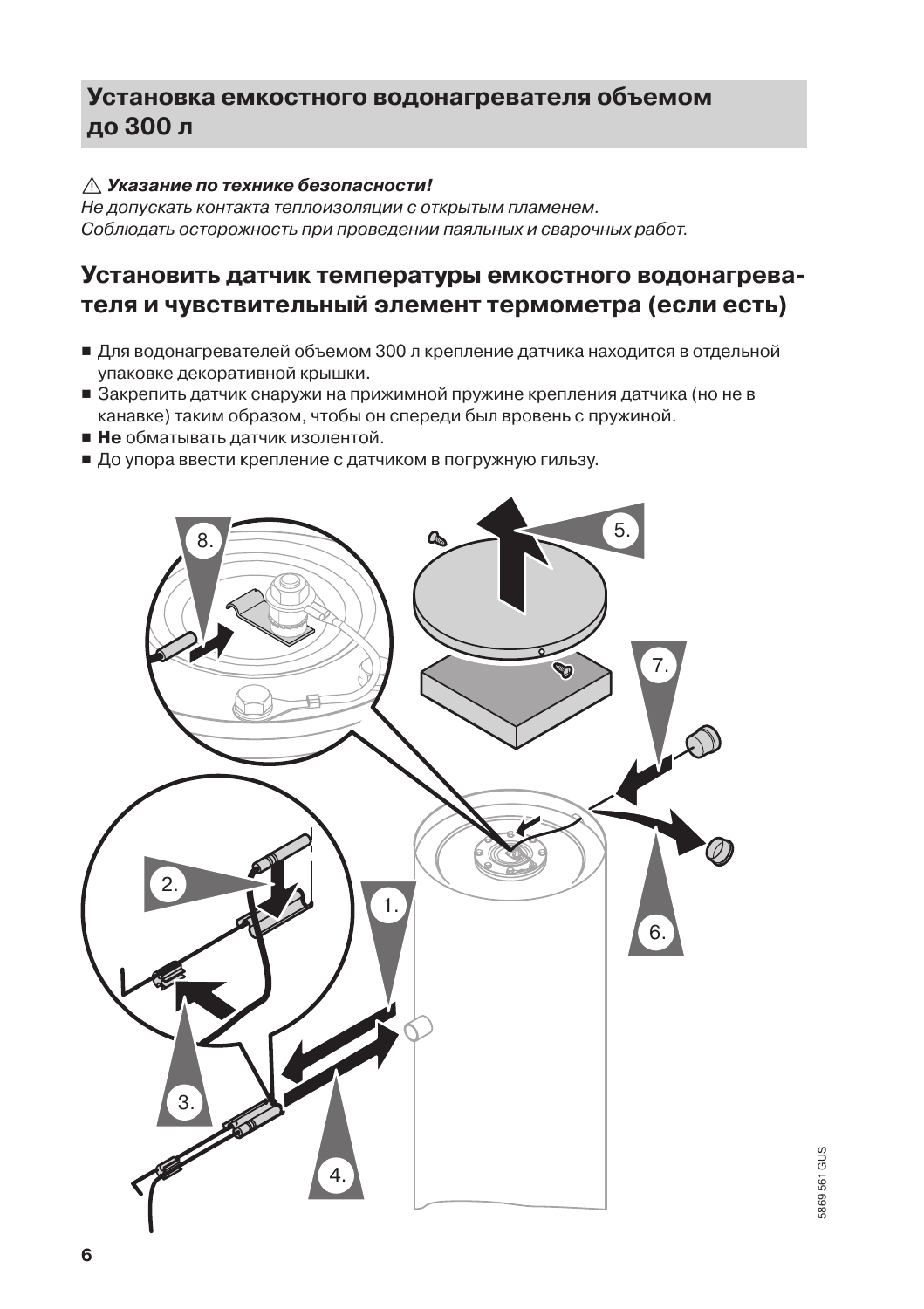Установка емкостного водонагревателя объемом до 300 л (продолжение)

### Проверить подключение электрода пассивной анодной защиты и смонтировать декоративную крышку

![](_page_6_Picture_2.jpeg)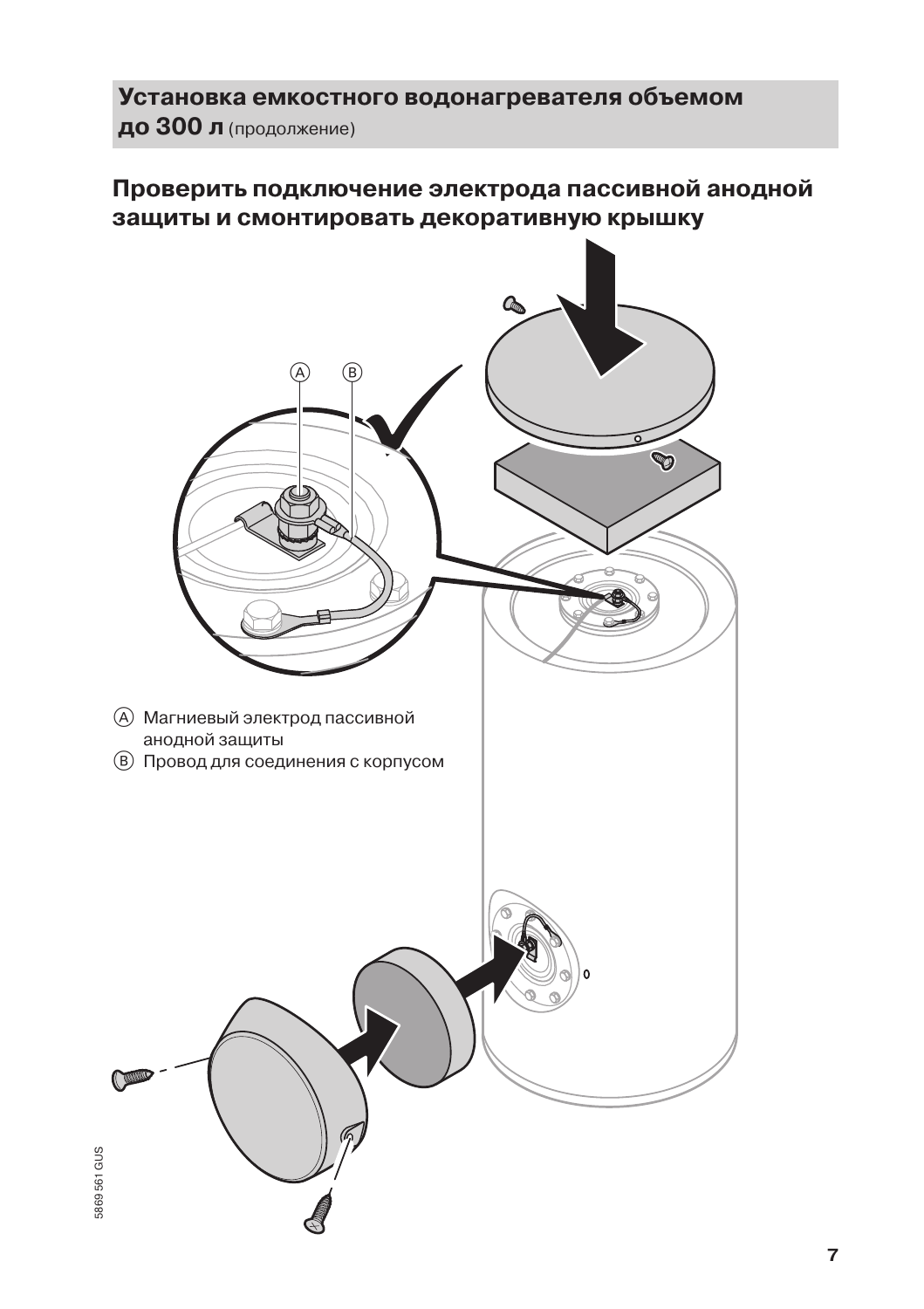#### ∧ Указание по технике безопасности!

Не допускать контакта теплоизоляции с открытым пламенем. Соблюдать осторожность при проведении паяльных и сварочных работ.

### Установить теплоизоляцию

![](_page_7_Figure_4.jpeg)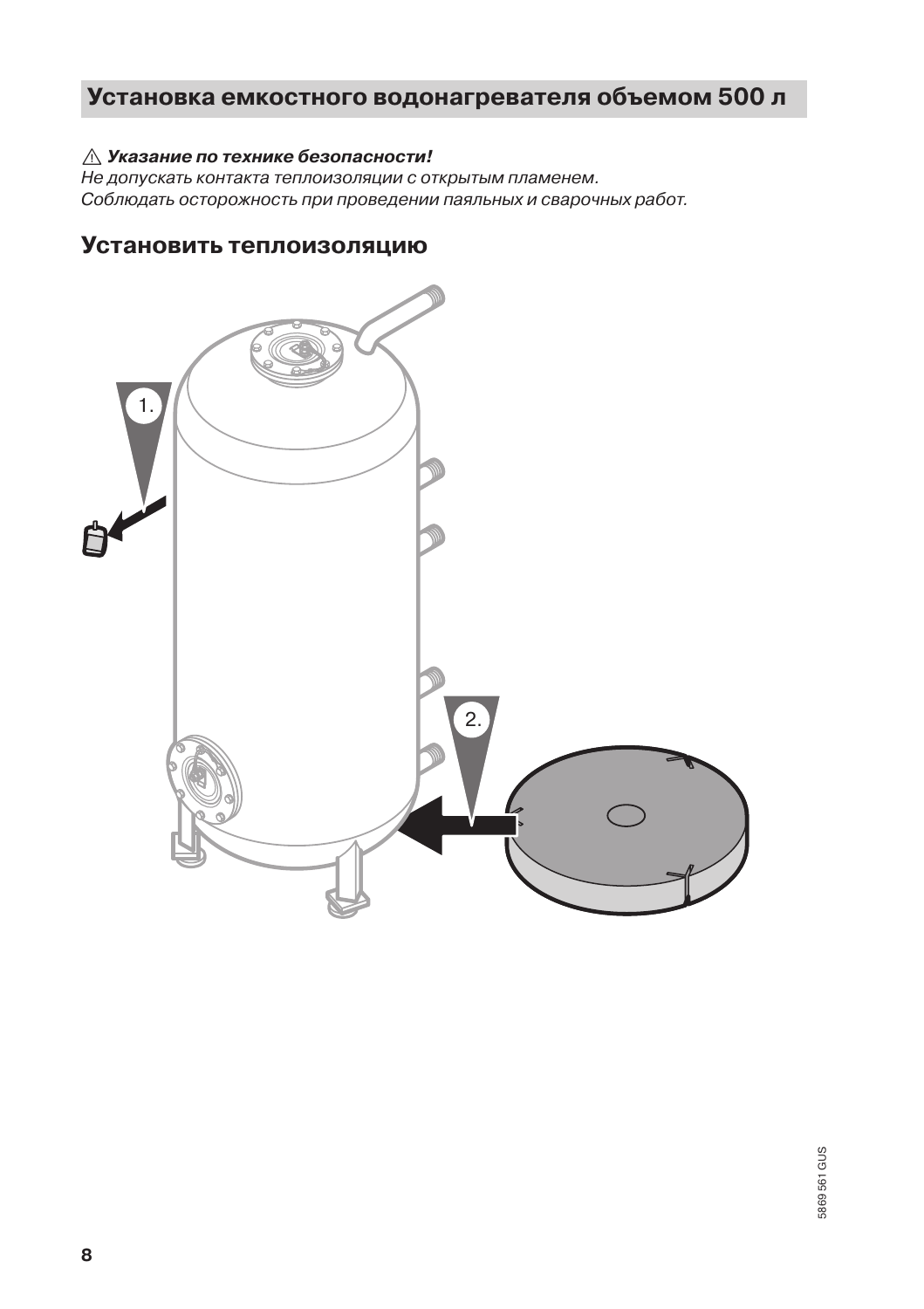(продолжение)

![](_page_8_Picture_2.jpeg)

![](_page_8_Picture_3.jpeg)

5869 561 GUS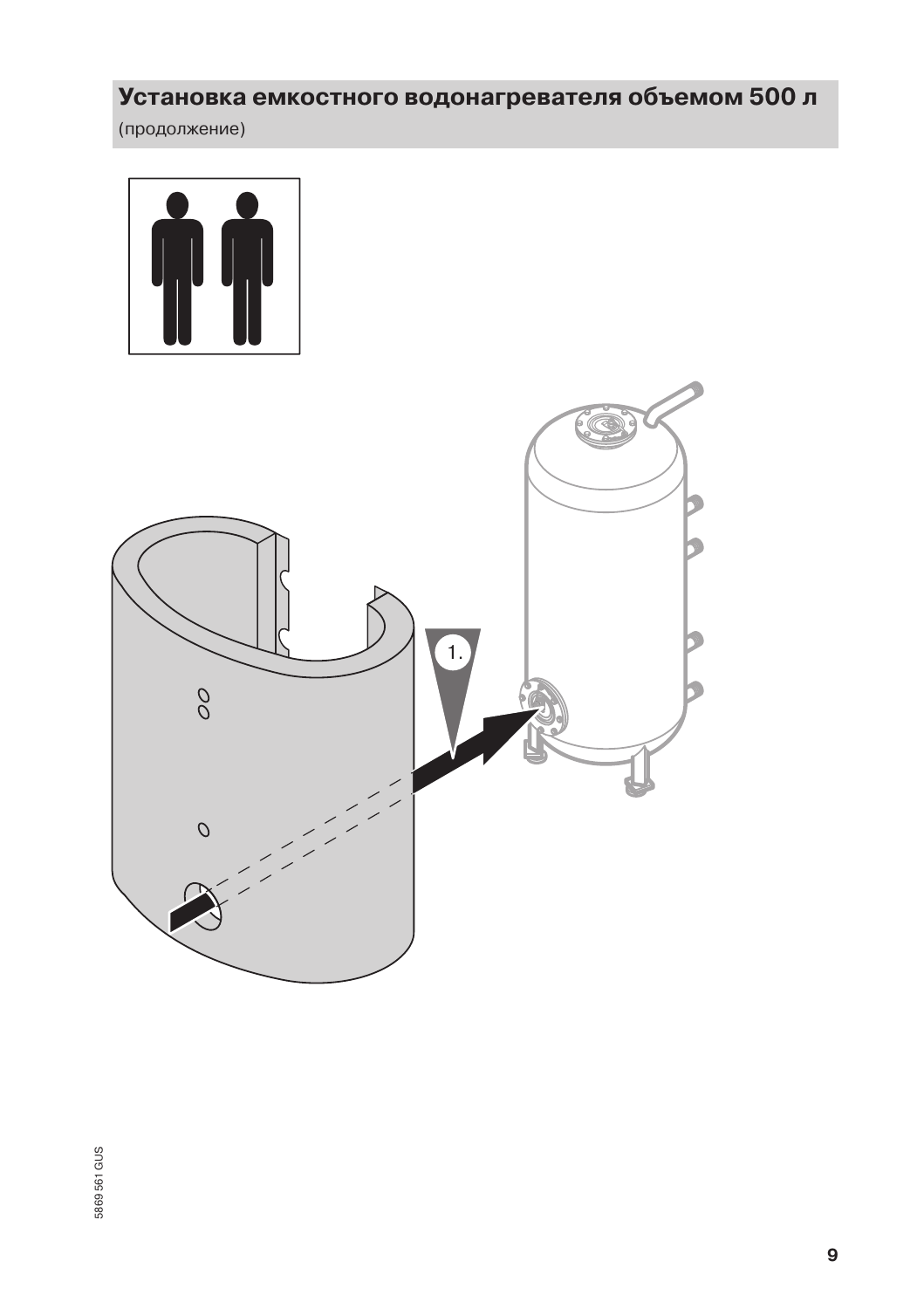(продолжение)

![](_page_9_Figure_2.jpeg)

5869561 GUS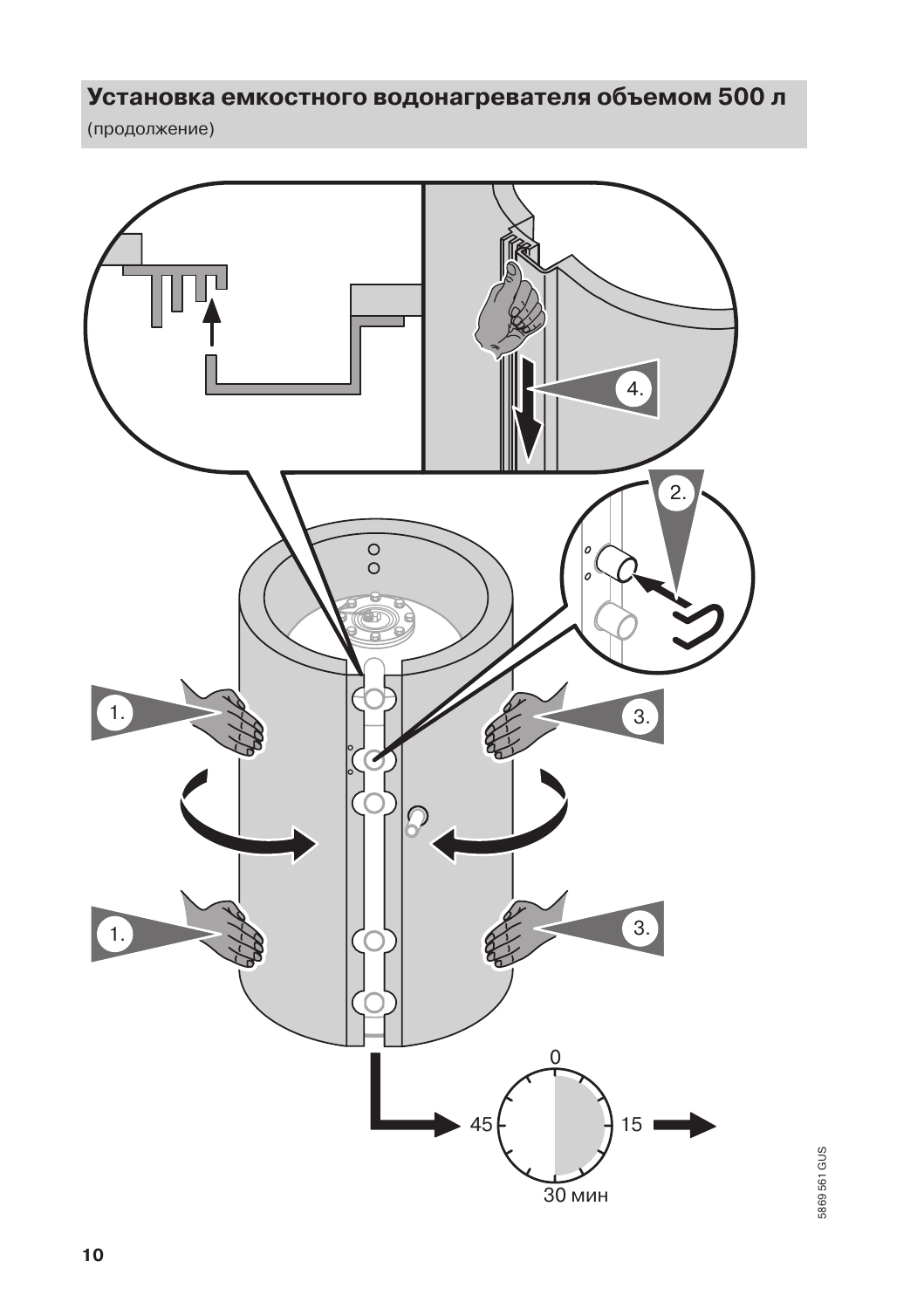(продолжение)

![](_page_10_Figure_2.jpeg)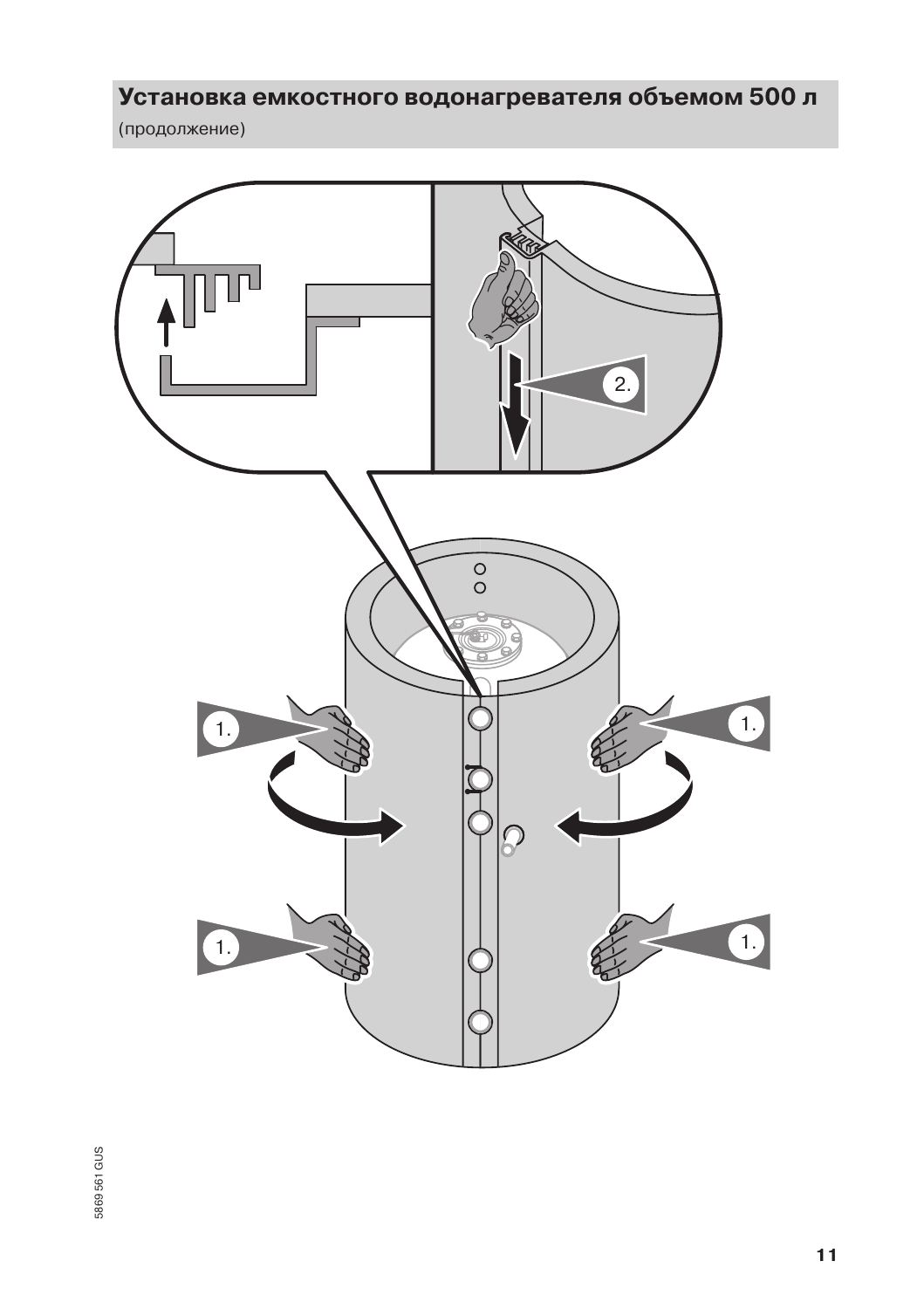(продолжение)

![](_page_11_Picture_2.jpeg)

1. Наклеить фирменную табличку.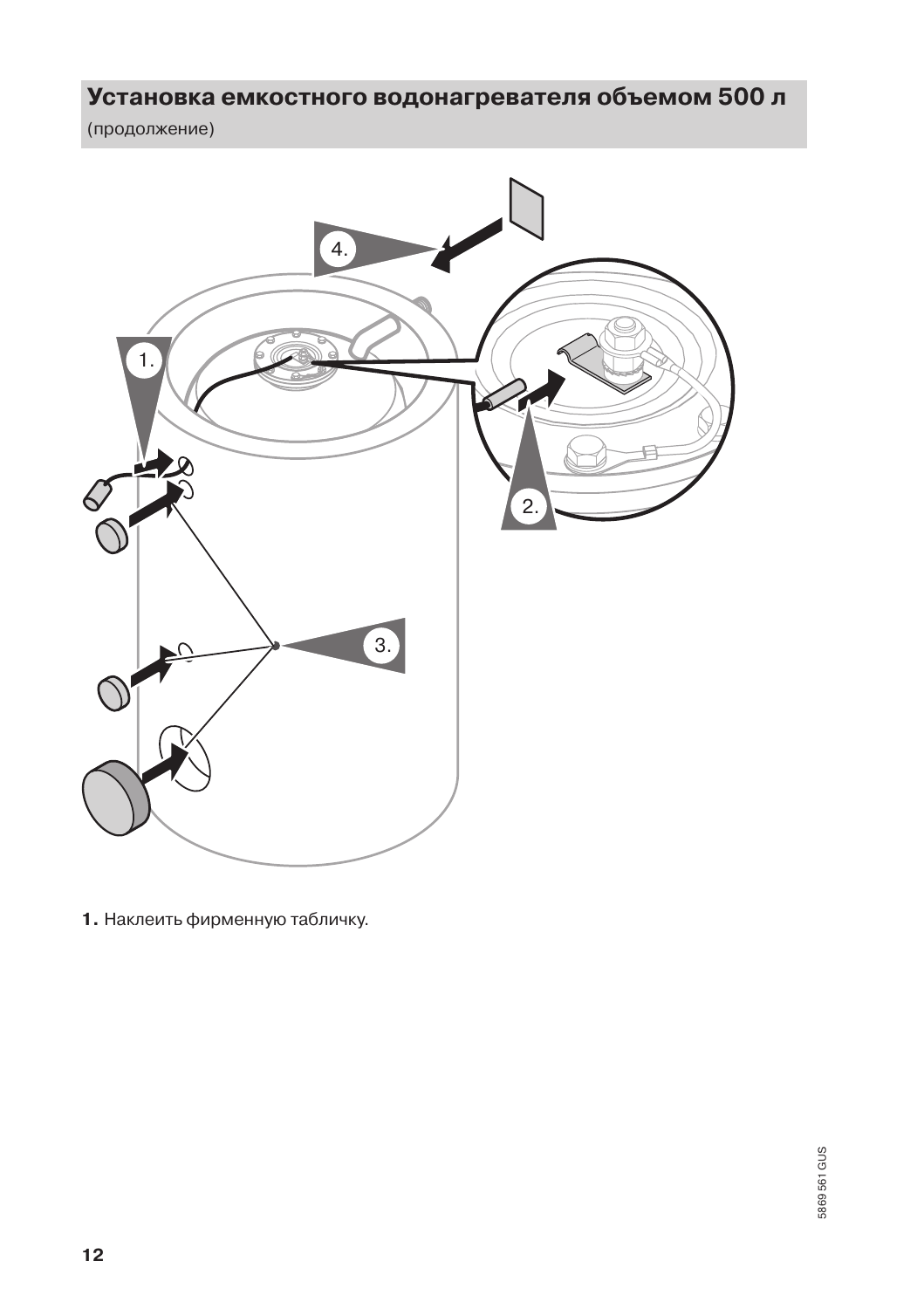(продолжение)

#### Смонтировать датчик температуры емкостного водонагревателя

- Закрепить датчик снаружи на прижимной пружине крепления датчика (но не в канавке) таким образом, чтобы он спереди был вровень с пружиной.
- Не обматывать датчик изолентой.
- До упора ввести крепление с датчиком в погружную гильзу.

![](_page_12_Picture_6.jpeg)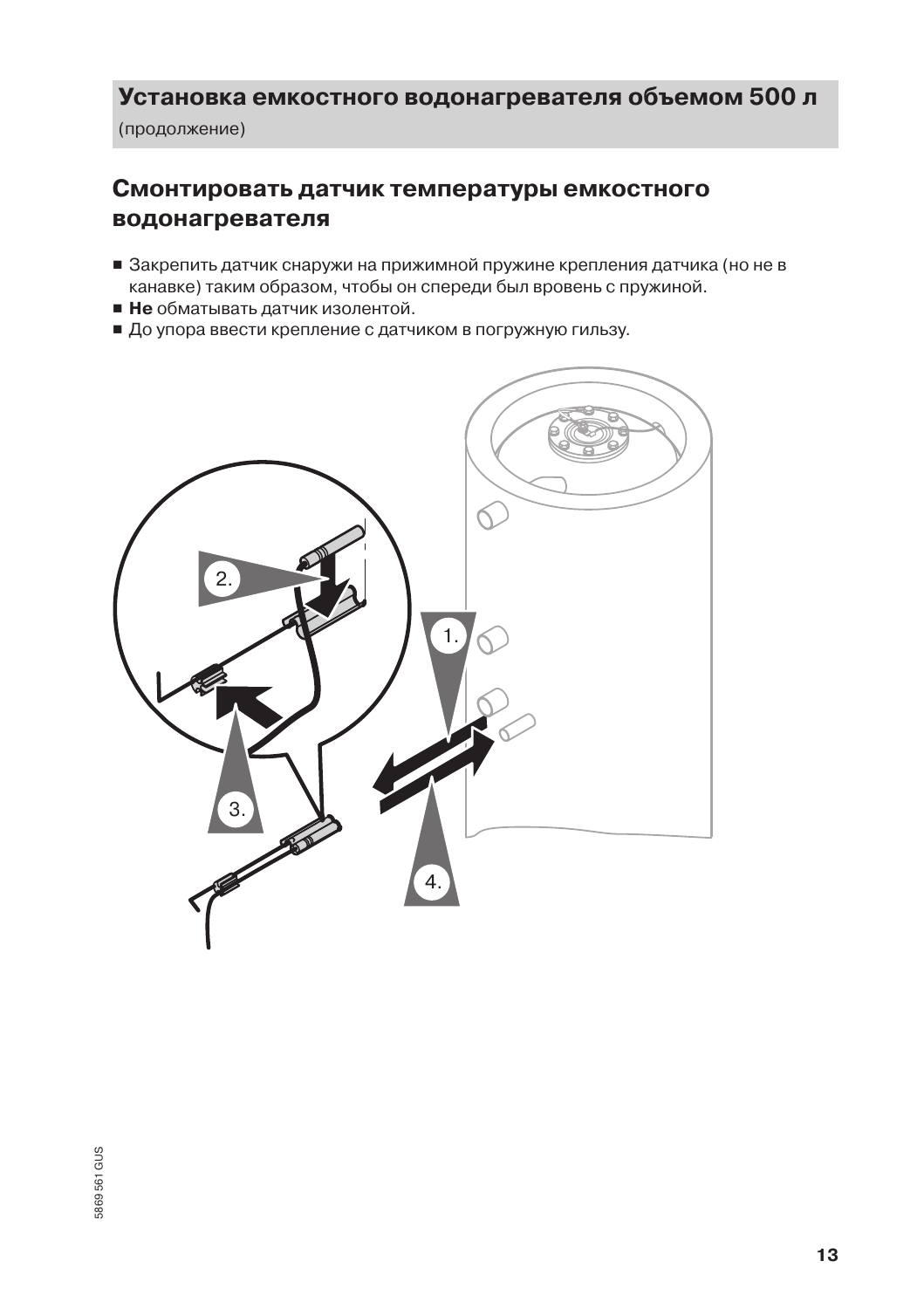(продолжение)

### Проверить подключение электрода пассивной анодной защиты и смонтировать крышку

![](_page_13_Figure_3.jpeg)

- **(A)** Магниевый электрод пассивной анодной защиты
- (В) Провод для соединения с корпусом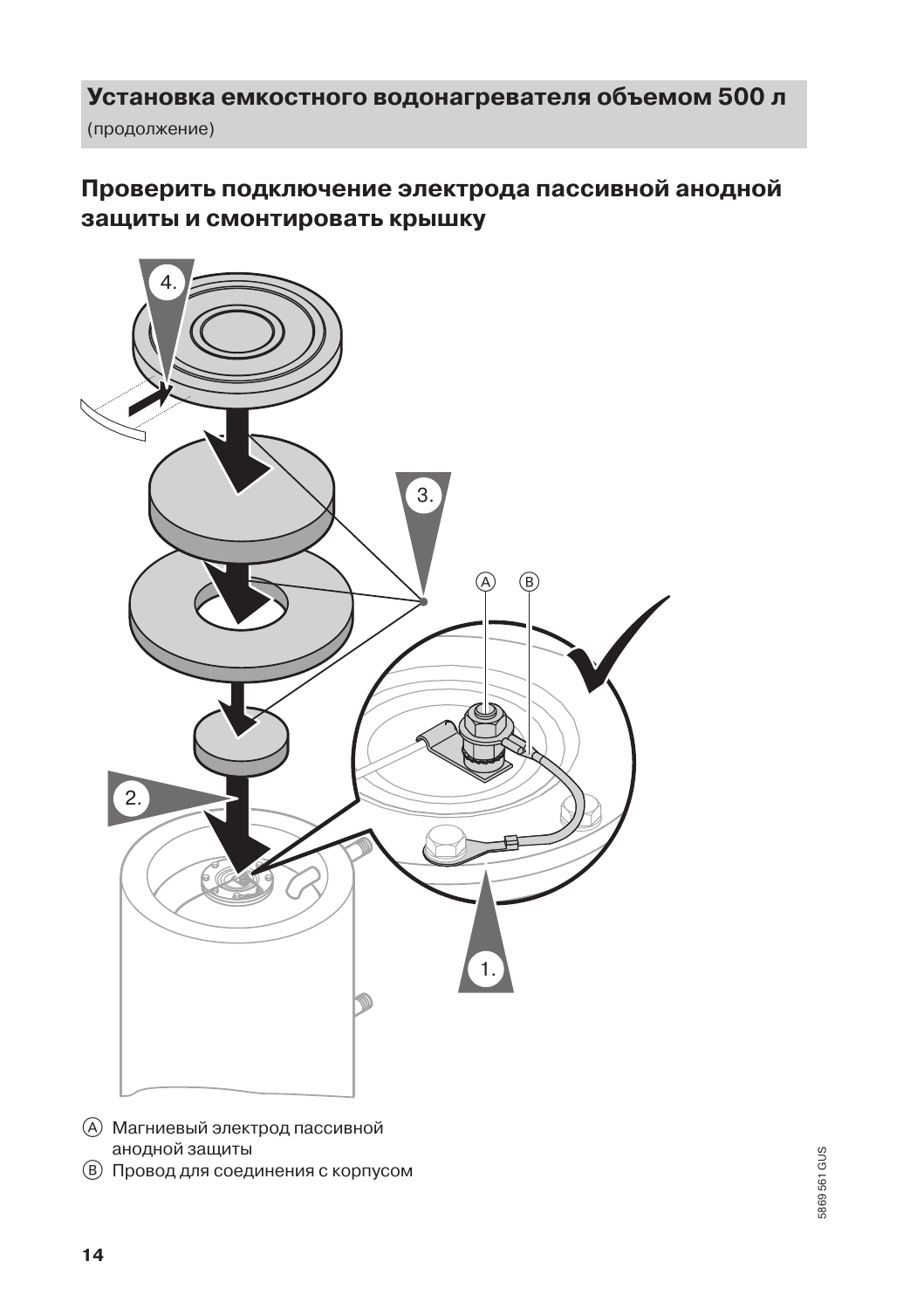#### $\triangle$  Указание по технике безопасности!

—<br>Не допускать контакта теплоизоляции с открытым пламенем. Соблюдать осторожность при проведении паяльных и сварочных работ.

#### Установить теплоизоляцию

![](_page_14_Figure_4.jpeg)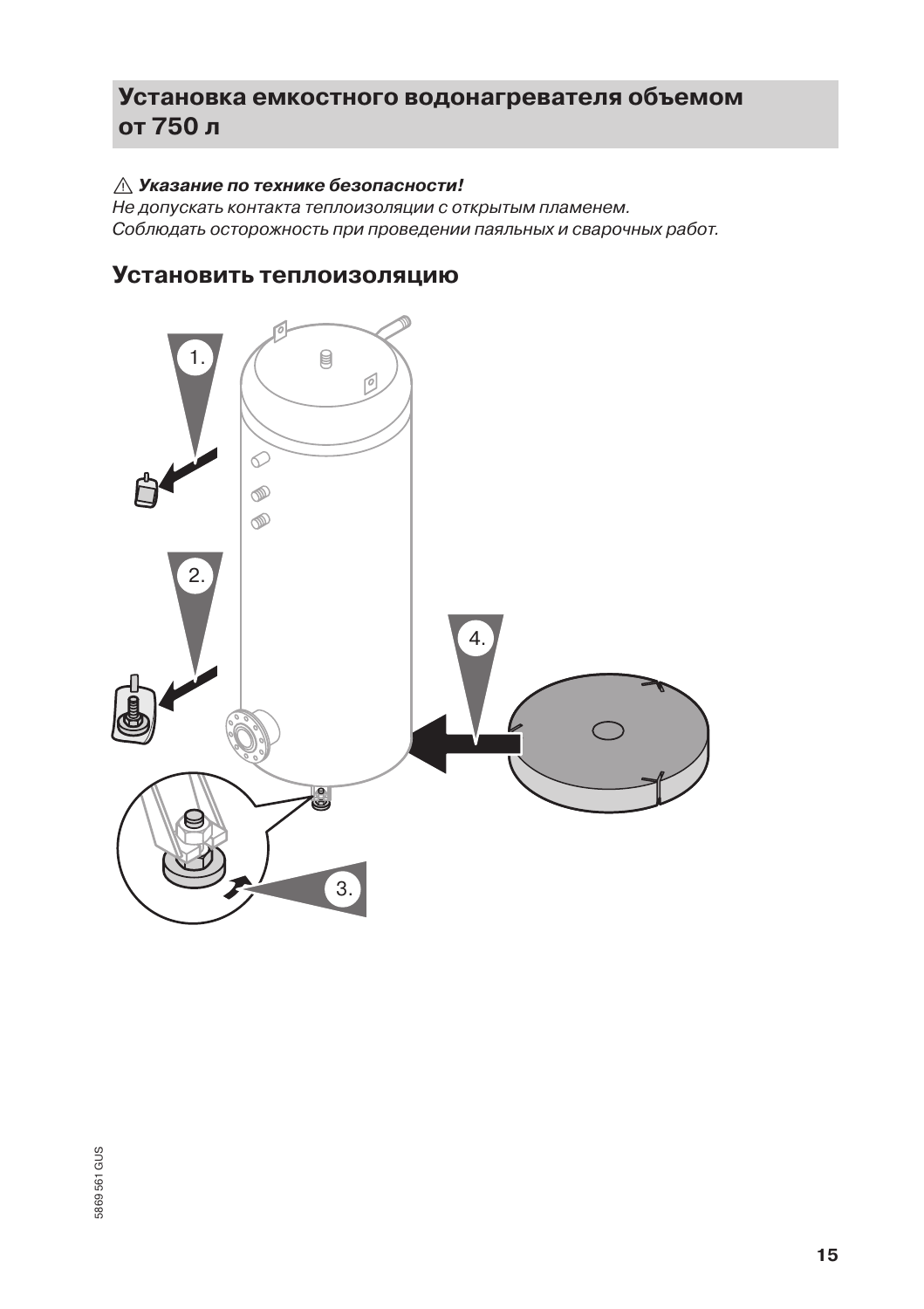### Установка емкостного водонагревателя объемом ОТ 750 л (продолжение)

### Проверить подключение электрода пассивной анодной защиты и смонтировать термометр

До упора ввести чувствительный элемент термометра в погружную гильзу.

![](_page_15_Figure_3.jpeg)

- (A) Магниевый электрод пассивной анодной защиты
- (В) Провод для соединения с корпусом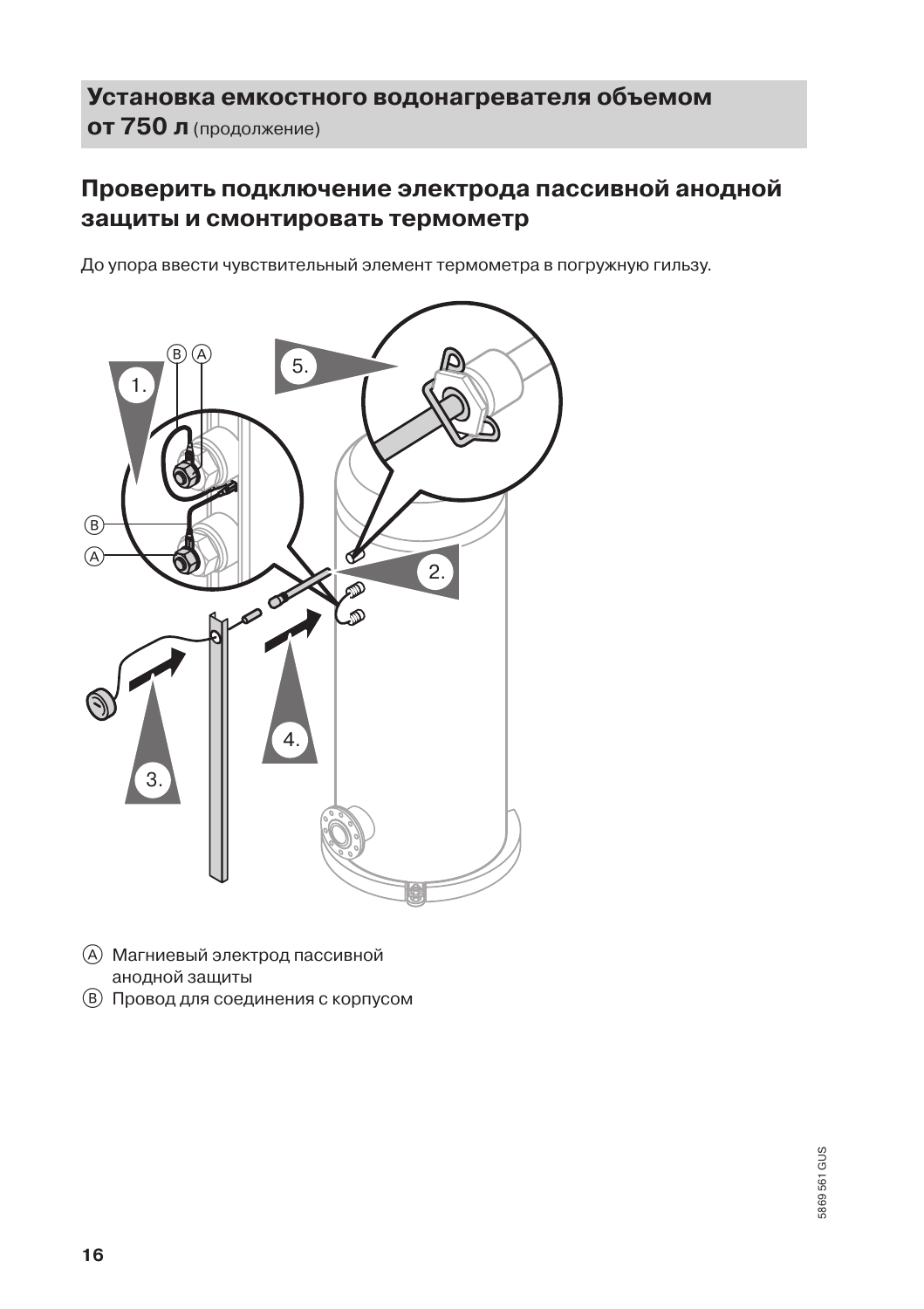## Установка емкостного водонагревателя объемом от 750 л (продолжение)

#### Полностью установить теплоизоляцию

![](_page_16_Picture_2.jpeg)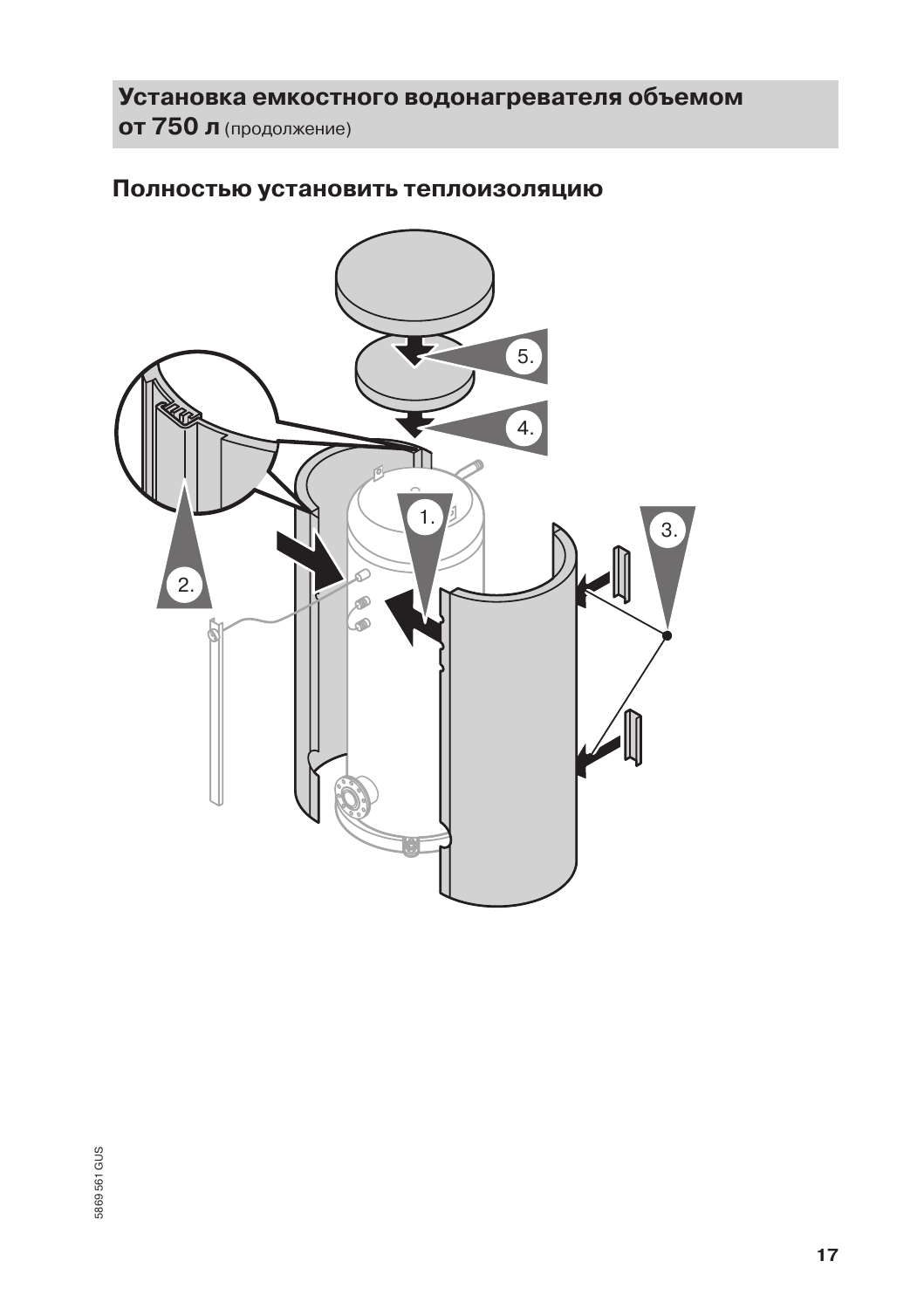# ОТ 750 л (продолжение)

![](_page_17_Picture_2.jpeg)

1. Наклеить фирменную табличку.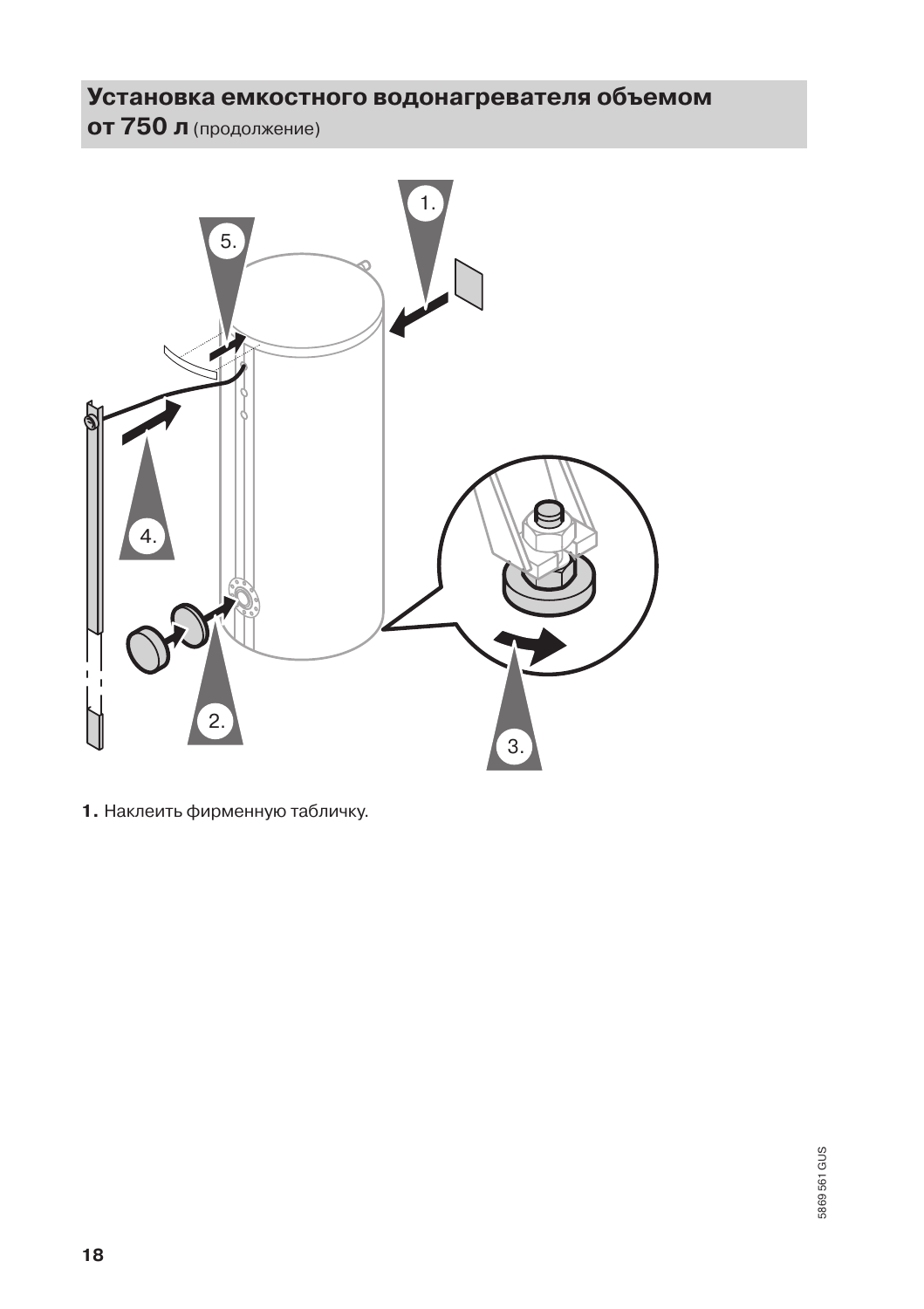### Установка емкостного водонагревателя объемом ОТ 750 л (продолжение)

#### Смонтировать датчик температуры емкостного водонагревателя или термостатный регулятор

- Закрепить датчик снаружи на прижимной пружине крепления датчика (но не в канавке) таким образом, чтобы он спереди был вровень с пружиной.
- Не обматывать датчик изолентой.
- До упора ввести крепление с датчиком в погружную гильзу.

![](_page_18_Figure_5.jpeg)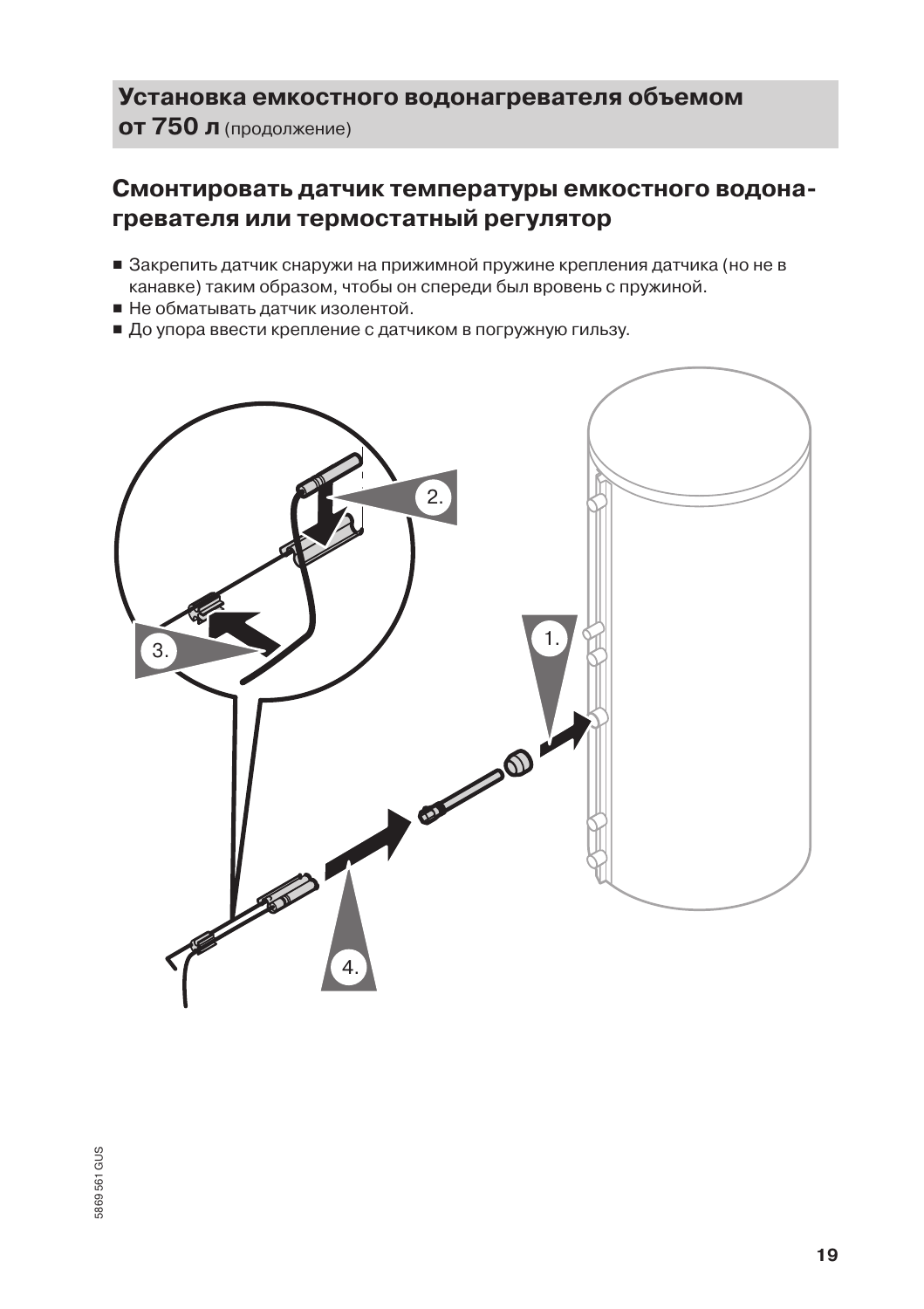#### Подготовка многосекционной батареи водонагревателей

#### Объем 300 и 500 л.

Размеры подключений межсоединений фирмы Viessmann (принадлежности).

| Объем водонагревательной секции                                                                                              |                                                | 300<br>500           |                      |            |         |
|------------------------------------------------------------------------------------------------------------------------------|------------------------------------------------|----------------------|----------------------|------------|---------|
| Число водонагревательных секций                                                                                              |                                                |                      | ∩                    | ∩          |         |
| Подключения<br>Под. и обр. магистрали греющего контура<br>Трубопроводы холодной и горячей воды<br>Циркуляционный трубопровод | Дγ<br>R (наружн. резьба)<br>R (наружн. резьба) | 50<br>$1\frac{1}{4}$ | 50<br>$1\frac{1}{4}$ | 50<br>11/2 | 65<br>2 |

#### Объем 750 и 1000 л:

межсоединения выполняются заказчиком.

![](_page_19_Figure_6.jpeg)

- **ELV** Воздуховыпускной клапан
- **FV** Сливной клапан
- **HR** Обратная магистраль греющего контура
- **HV** Подающая магистраль греющего контура
- KW Трубопровод холодной воды
- **TR** Термостатный регулятор
- **WW** Трубопровод горячей воды
- $\overline{z}$ Циркуляционный трубопровод
- Установить термостатный регулятор в последнюю водонагревательную секцию, смотря от подающей магистрали греющего контура.
- Подвод холодной воды выполнить напротив подвода горячей воды.

#### Указание!

Патрубок трубопровода горячей воды можно также расположить (не в соответствии с рисунком) на той же стороне, что и патрубок подающей магистрали греющего контура, а патрубок трубопровода холодной воды на той же стороне, что и патрубок обратной магистрали греющего контура. При этом также обеспечивается равномерное отопление и равномерный водозабор из всех водонагревательных секций.

<sup>\*1</sup>Для объема до 500 л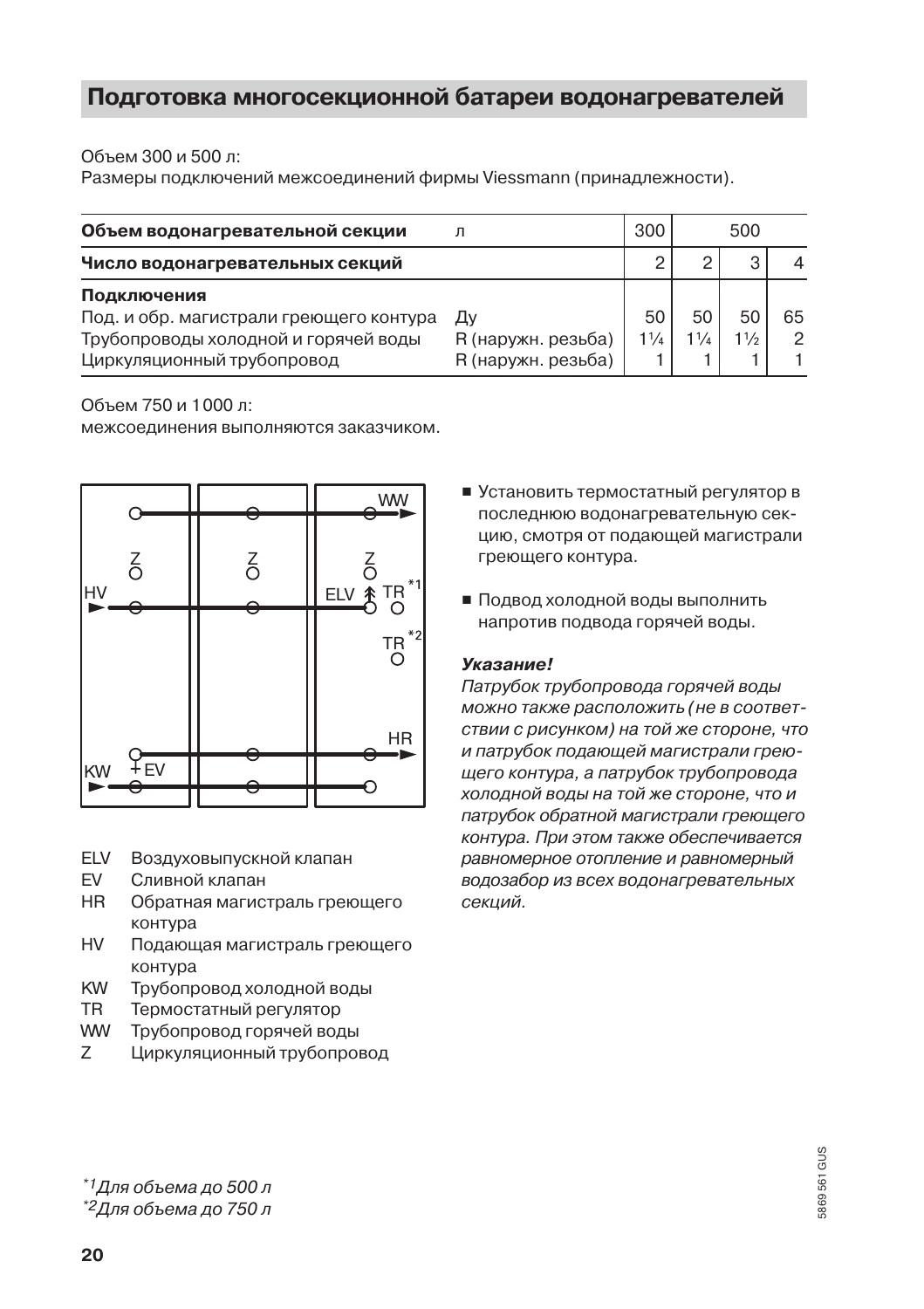#### Подключение на стороне греющего контура

- Подключить все трубопроводы с разъемными соединениями.
- Ненужные подключения закрыть крышками из цветного литья.
- Отрегулировать термостатный регулятор и защитный ограничитель температуры таким образом, чтобы температурная настройка контура водоразбора ГВС в емкостном водонагревателе не превышала 95 °С.

|                                                                                                         | Отдельная<br>водонагрева-<br>тельная секция | Батарея водонагревателей с<br>межсоединением Viessmann |                 |
|---------------------------------------------------------------------------------------------------------|---------------------------------------------|--------------------------------------------------------|-----------------|
| Доп. темп. греющего контура                                                                             | 160 °C                                      | 120 °C                                                 | 160 °C          |
| Доп. избыт. рабочее давление<br>■ на стороне греющего контура<br>$\blacksquare$ на стороне контура ГВС  | 25 бар<br>106ap                             | 18 бар<br>106ap                                        | 16 бар<br>106ap |
| Испытательное избыт. давление<br>■ на стороне греющего контура<br>$\blacksquare$ на стороне контура ГВС | 40 бар<br>13 бар                            |                                                        |                 |
| Доп. температура контура ГВС                                                                            |                                             | $95^{\circ}$ C                                         |                 |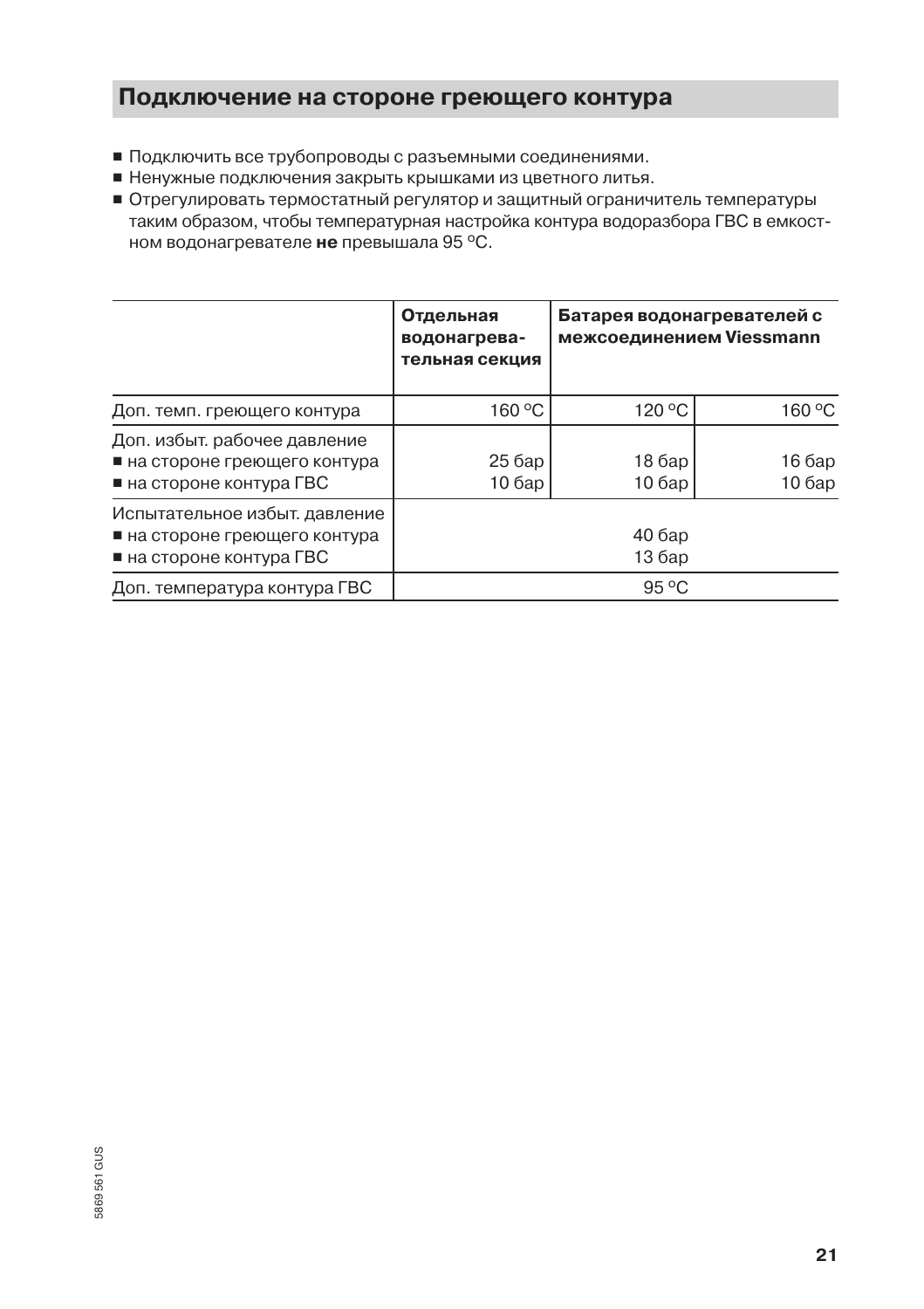#### Подключение на стороне греющего контура (продолжение)

![](_page_21_Figure_1.jpeg)

\*1Для объема до 500 л \*<sup>2</sup>Для объема от 750 л

- **HR** Обратная магистраль греющего контура
- **HV** Подающая магистраль греющего контура
- RV Подпружиненный обратный клапан
- 1. При температуре греющего контура BHILLE 95 °C. удалить защитные розетки с патрубков на стороне греющего контура (розетки имеют левую резьбу).
- 2. Смонтировать регулятор подвода тепла.

#### **Указание!**

В случае батарей водонагревателей достаточно установить один терморегулятор в одной из водонагревательных секций.

Вместо термостатного регулятора можно также использовать регулятор температуры воды.

3. Подвести подающую магистраль с подъемом и установить в самой высокой точке воздуховыпускной клапан.

STS Датчик температуры емкостного водонагревателя или термостатный регулятор и защитный ограничитель температуры (при необходимости)

UP Циркуляционный насос

4. Только при температуре подачи греющего контура выше 100 °С: дополнительно установить защитный ограничитель температуры, прошедший конструктивные испытания, если его еще нет в установке. Для этого использовать двухканальный термостатный регулятор (термостат и защитный ограничитель температуры).

5869561 GUS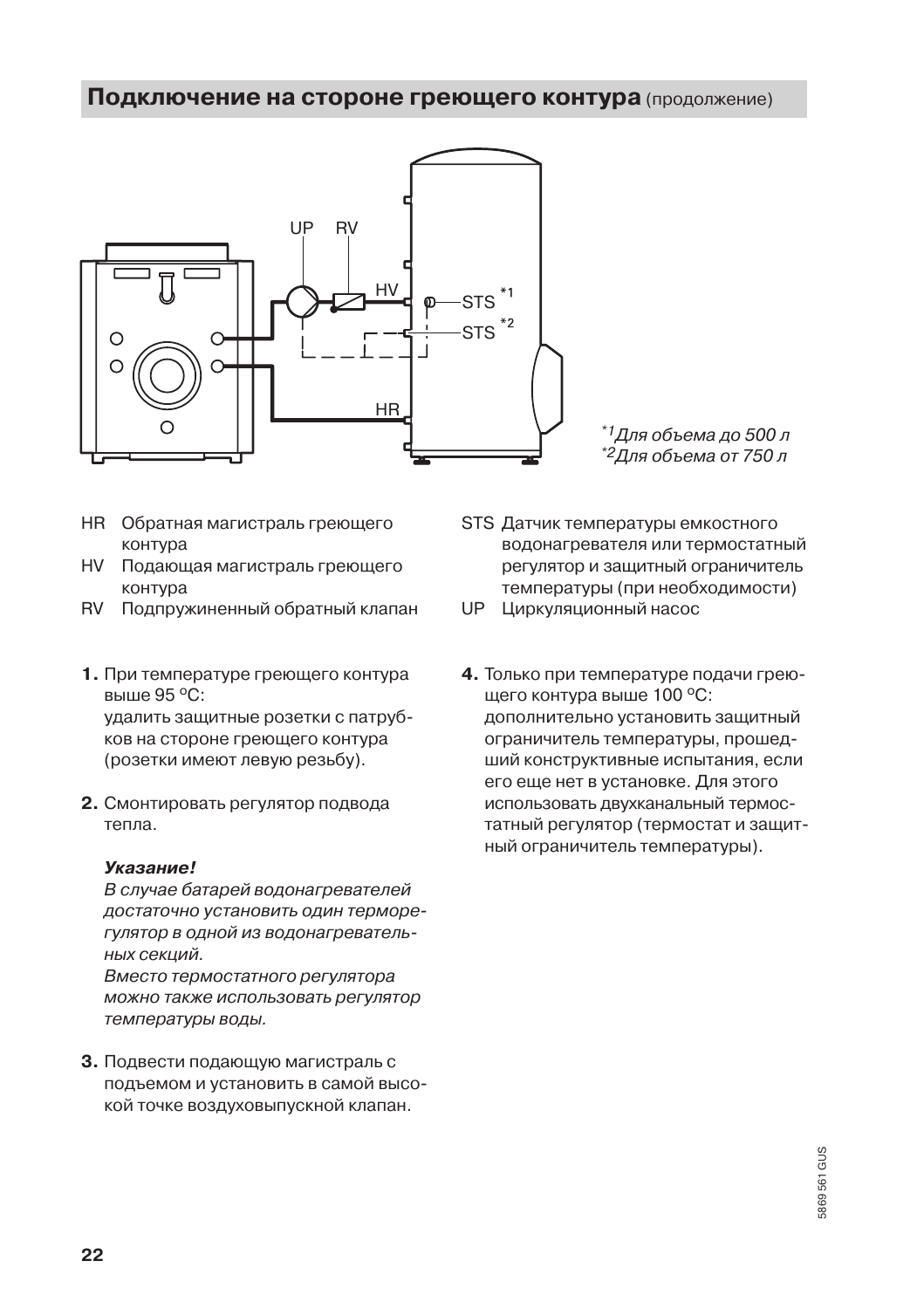- При подключении контура водоразбора ГВС придерживаться правил DIN 1988 и DIN 4753.
- Оборудовать циркуляционный трубопровод циркуляционным насосом, обратным клапаном и таймером. Возможность гравитационной циркуляции ограничена.
- Подключить все трубопроводы с разъемными соединениями.
- Ненужные подключения закрыть крышками из цветного литья.
- Допустимое избыточное рабочее давление: .......... 10 бар Испытательное избыточное давление ...................... 13 бар

![](_page_22_Figure_6.jpeg)

(A) Подпружиненный обратный клапан (В) Визуально контролируемое выходное отверстие выпускной линии

|                 | водоразбора ГВС             |
|-----------------|-----------------------------|
| RV <sub>1</sub> | Обратный клапан             |
| RV <sub>2</sub> | Обратный клапан/разделитель |
|                 | труб                        |
| SIV             | Предохранительный клапан    |
| TF              | Фильтр для воды в контуре   |
|                 | водоразбора ГВС             |
| ww              | Трубопровод горячей воды    |
| 7               | Циркуляционный трубопровод  |
| 7P              | Циркуляционный насос        |
|                 |                             |
|                 |                             |
|                 |                             |
|                 |                             |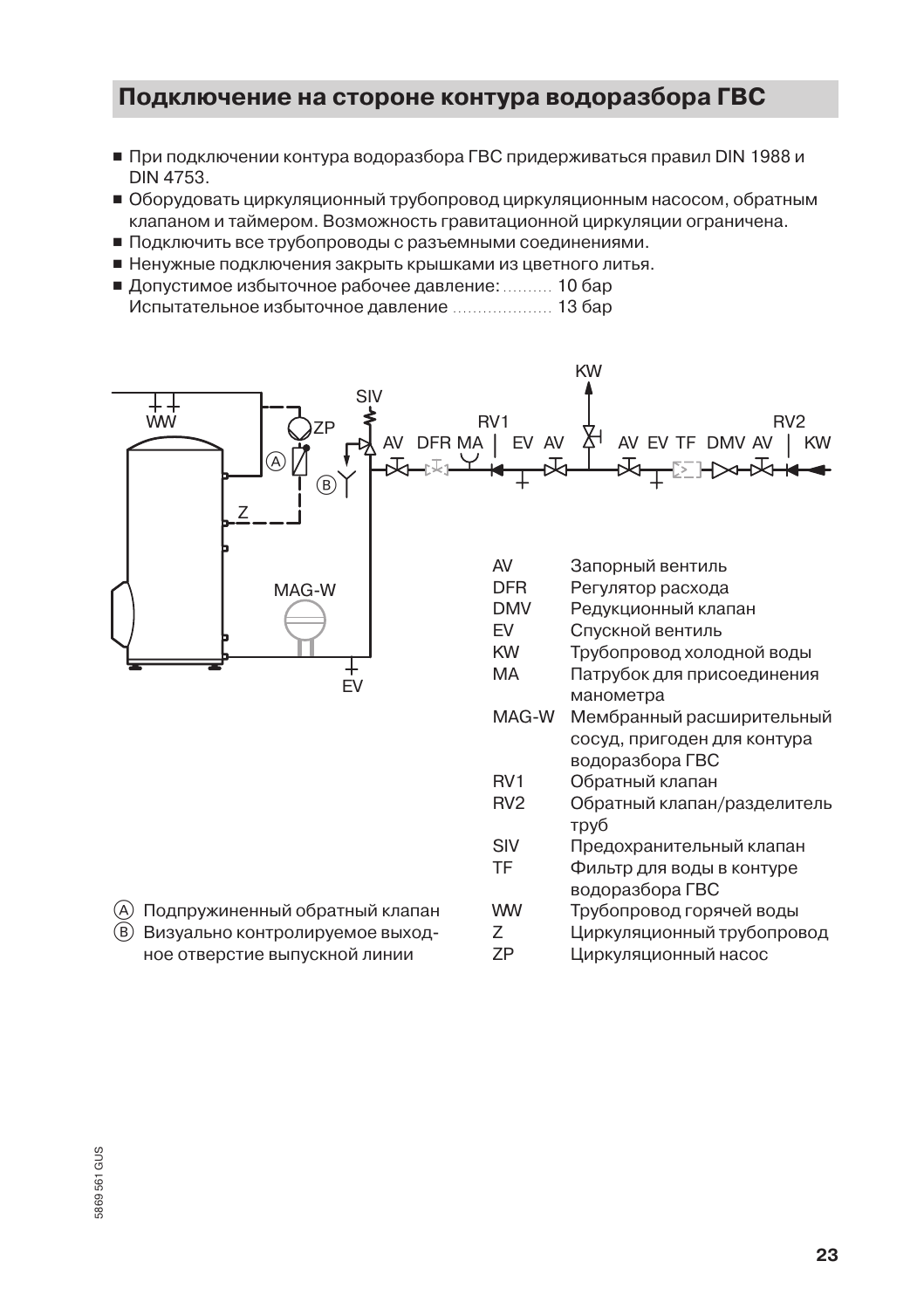(продолжение)

#### Предохранительный клапан

Для зашиты от превышения давления установка должна быть оснащена мембранным предохранительным клапаном. прошедшим конструктивные испытания. Допустимое избыточное рабочее давление: 10 бар.

Присоединительный диаметр предохранительного клапана должен составлять:

- для объема 160 и 200 л мин. В 1/2 (Ду 15), при максимальной отопительной мошности 75 кВт.
- для объема более 200 и до 1000 л мин. R 3/4 (Ду 20), при максимальной отопительной мощности 150 кВт.
- для объема более 1000 и до 5000 л мин. R 1 (Ду 25), при максимальной отопительной мошности 250 кВт. Если отопительная мошность Vitocell выше максимальной отопительной мошности, предусмотренной для данного объема, то необходимо выбрать предохранительный клапан большего размера, достаточный для отопительной мощности (см. DIN 4753-1, издание 3/88, раздел 6.3.1).

Предохранительный клапан устанавливают в трубопровод холодной воды. Он не должен отсекаться от емкостного водонагревателя.

Не допускаются сужения в трубопроводе между предохранительным клапаном и емкостным водонагревателем. Нельзя закрывать выпускную линию предохранительного клапана. Выходящая вода должна под визуальным контролем отводиться в водоспускное устройство, не подвергая опасности людей. Вблизи выпускной линии клапана, лучше всего на самом предохранительном клапане. необходимо установить табличку со следующей надписью: "Во время отопления из выпускной линии, для обеспечения безопасности, может выходить вода! Не закрывать выпускную линию!" Предохранительный клапан следует установить над верхней кромкой емкостного водонагревателя.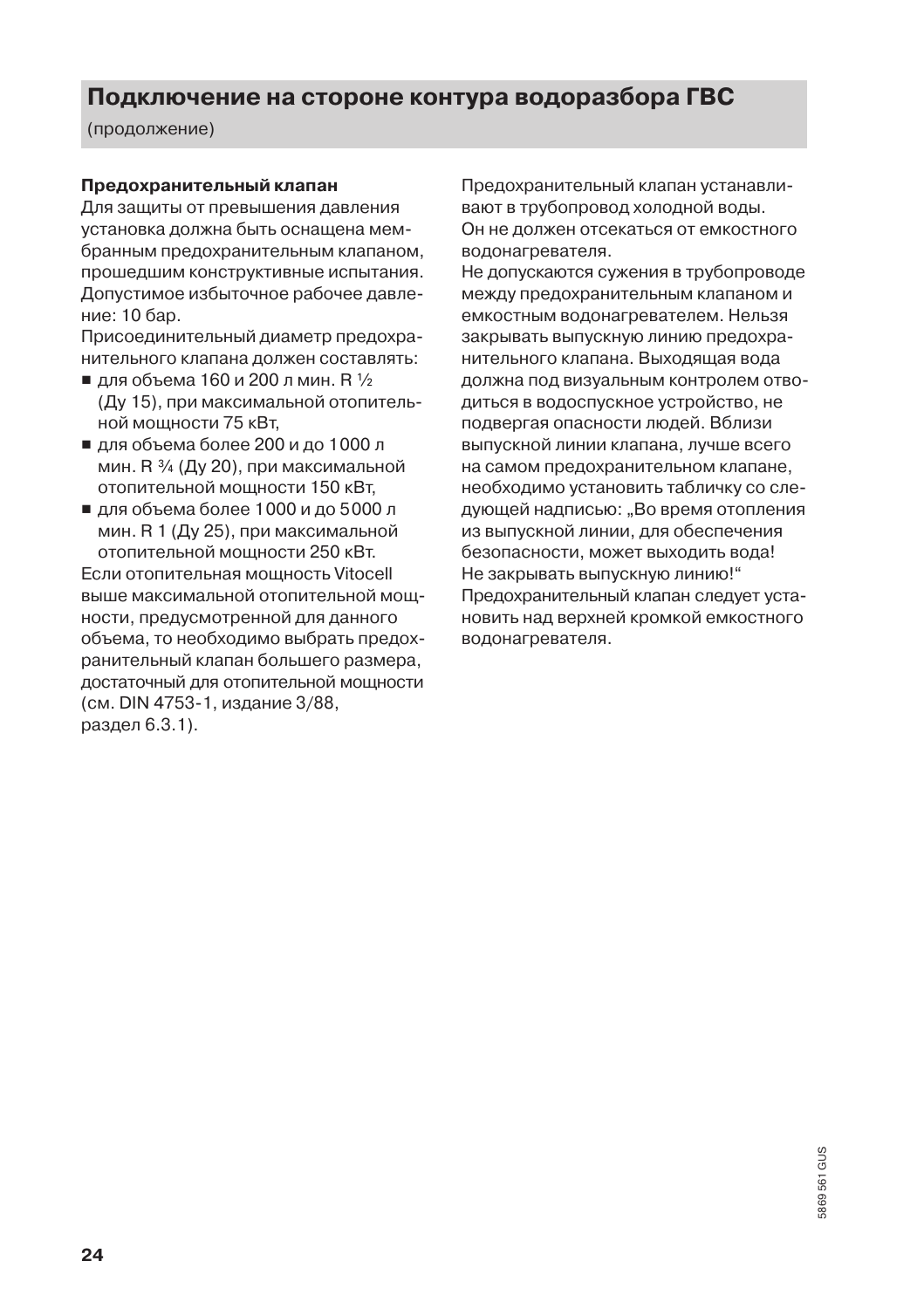(продолжение)

# Циркуляционный трубопровод для батареи водонагревателей

#### Указание!

Всегда выполнять батареи водонагревателей с подключенным циркуляционным трубопроводом.

Подключение циркуляционного трубопровода при объединении нескольких водонагревательных секций в сочетании с водогрейными котлами или системами централизованного отопления без ограничения температуры обратной магистрали на стороне греющего контура и циркуляционным трубопроводом.

![](_page_24_Figure_6.jpeg)

- $\mathcal{A}$ Подпружиненный обратный клапан
- **KW** Трубопровод холодной воды
- **WW** Трубопровод горячей воды
- Z. Циркуляционный трубопровод
- 7P Циркуляционный насос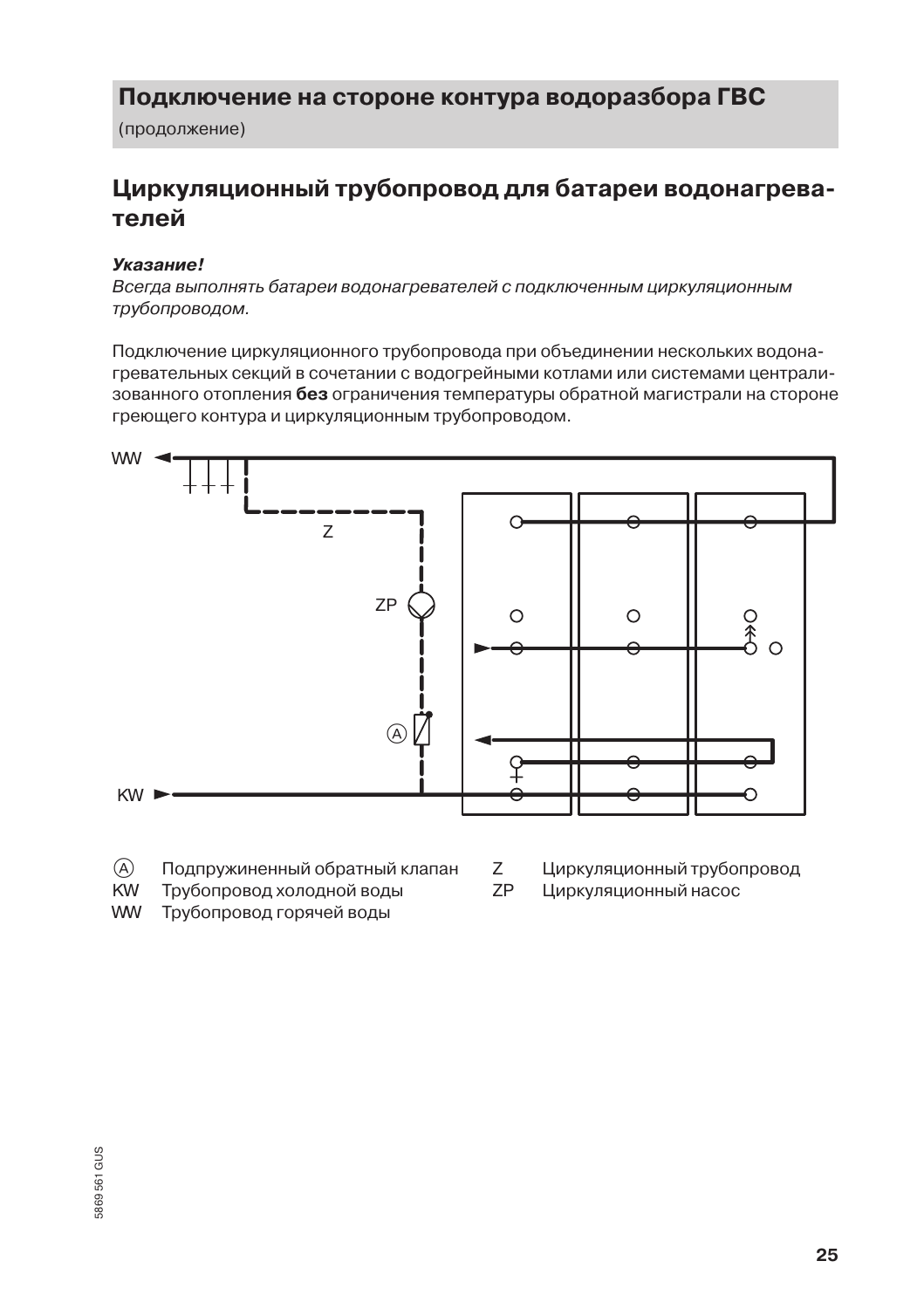(продолжение)

Подключение циркуляционного трубопровода при объединении нескольких водонагревательных секций в сочетании с системами централизованного отопления с ограничением температуры обратной магистрали на стороне греющего контура и/или несколькими циркуляционными трубопроводами.

![](_page_25_Figure_3.jpeg)

- $\mathcal{A}$ Подпружиненный обратный клапан
	- Z **ZP**
- Циркуляционный трубопровод Циркуляционный насос
- **KW** Трубопровод холодной воды **WW** Трубопровод горячей воды

5869 561 GUS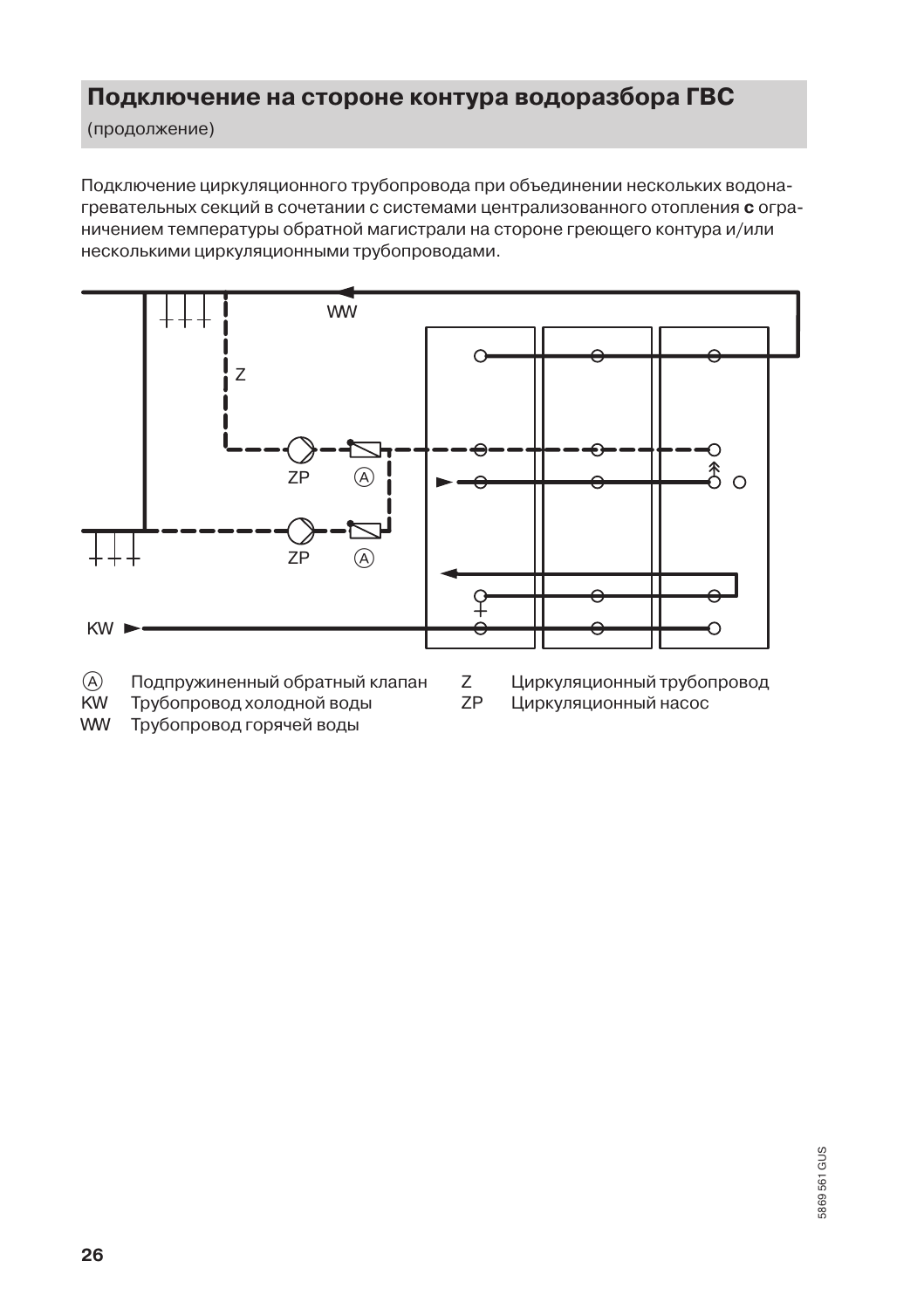### Присоединение провода для уравнивания потенциалов

Выполнить присоединение провода для уравнивания потенциалов в соответствии с техническими условиями подключения, установленными местной энергоснабжающей организацией, и правилами VDE.